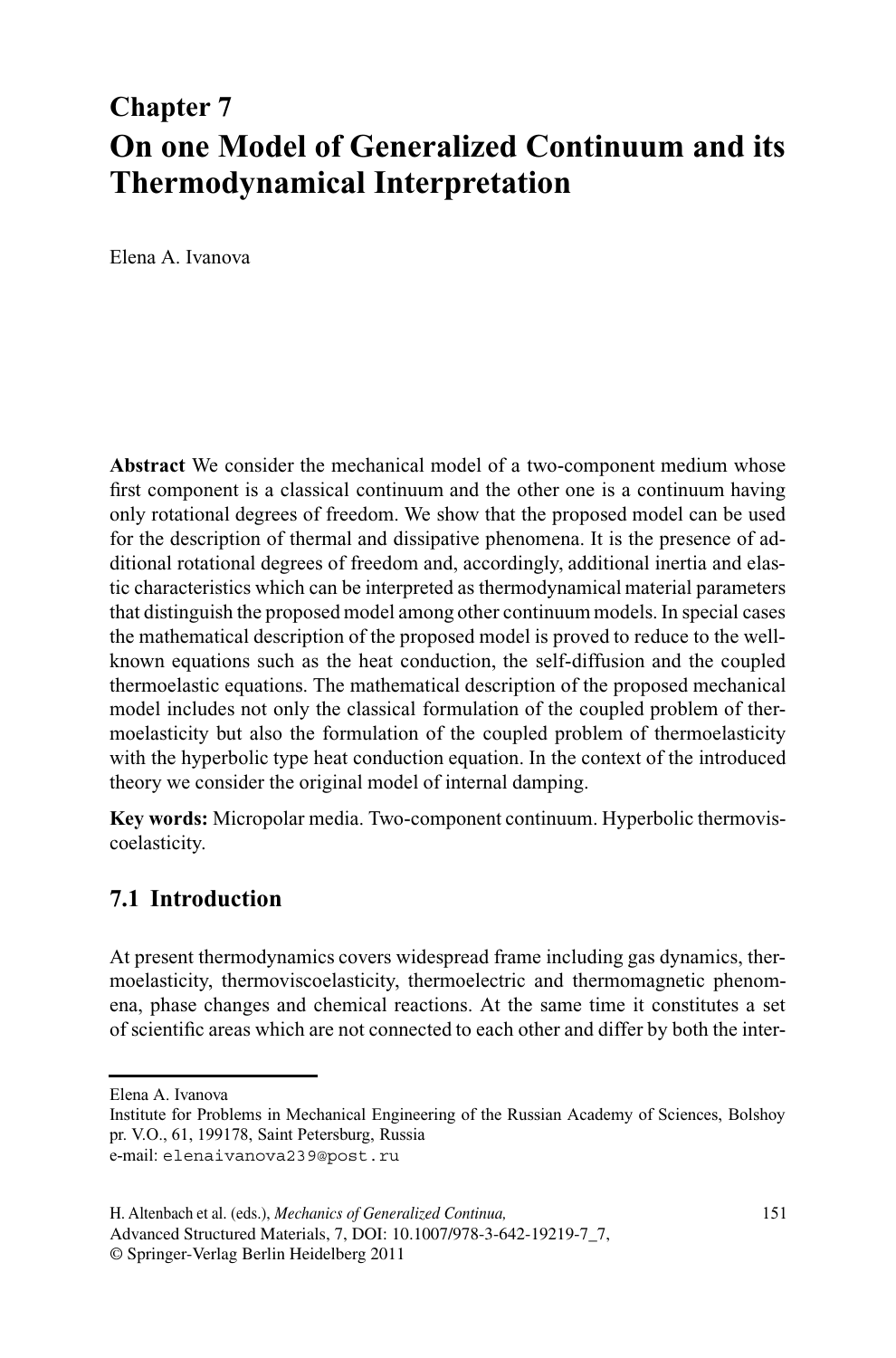pretation of the fundamental concepts and the applied mathematical methods. Dealing with the mathematical methods we should refer to the thermodynamic potential theory underlying the chemical and electrochemical thermodynamics, continuum mechanics within the framework of which the models of thermoelastic and thermoviscoelastic media have been developed, the methods of crystal lattice dynamics underlying the description of transport phenomena in solids, and also the classical and quantum statistics [1, 2]. In view of the aforesaid it is important to develop a unified theory for the description of all thermodynamical phenomena which are studied now in different science areas by using various methods. We are firmly convinced that it can be made on the basis of the fundamental laws of mechanics by using the continuum mechanics methods. The idea of the mathematical description of various physical phenomena in microcosm by using the continual models based on rotational degrees of freedom and the moment interactions was repeatedly asserted by P. A. Zhilin [3, 4, 5, 6] and other authors – see e. g. [7, 8, 9]. The model proposed in the present paper is a realization of this idea as applied to the description of thermal and dissipative phenomena.

There exist different macroscopic and microscopic models of internal damping [2, 10, 11, 12, 13]. The point of view that internal damping is concerned with thermal effects is widespread. According to the quantum theory [2], the distribution of phonons is in a local thermodynamical equilibrium and the temperature changes adiabatically, when acoustic wave propagates. Consequently, regions separated by the half-wavelength distance from one another have different temperatures and the irreversible heat flow between these regions arises as a result of the heat conduction phenomena. This process causes transfer of energy of mechanical vibrations into heat energy. We do not call in question the idea about interplay of the internal damping and thermal effects. We emphasize that analysis of the experimental values of the volume (acoustic) viscosity and the shear viscosity of various substances shows that the viscosities are independent substance characteristics which are not related to the heat-conduction coefficient and other thermodynamical parameters [14, 15, 16, 17]. However, we are sure that the internal damping and the heat conduction mechanism have the same physical nature. In our opinion the internal damping and heat conduction should be considered as a result of the interaction of atoms with the infinite surrounding medium which can be called the "thermal field" or the "thermal ether". We propose the mechanical model "thermal ether" which is a continuum of particles having translational and rotational degrees of freedom and interacting by elastic moments. We consider two problems of elastic interaction of the "thermal ether" with the particle having a special structure. As a result of analysis of the problems we show that the influence of the "thermal ether" on the particle can be modeled by the damping moment proportional to the angular moment of the particle. Using of the damping moment in the model of a two-component medium allows us to describe the internal damping and the heat conduction mechanism.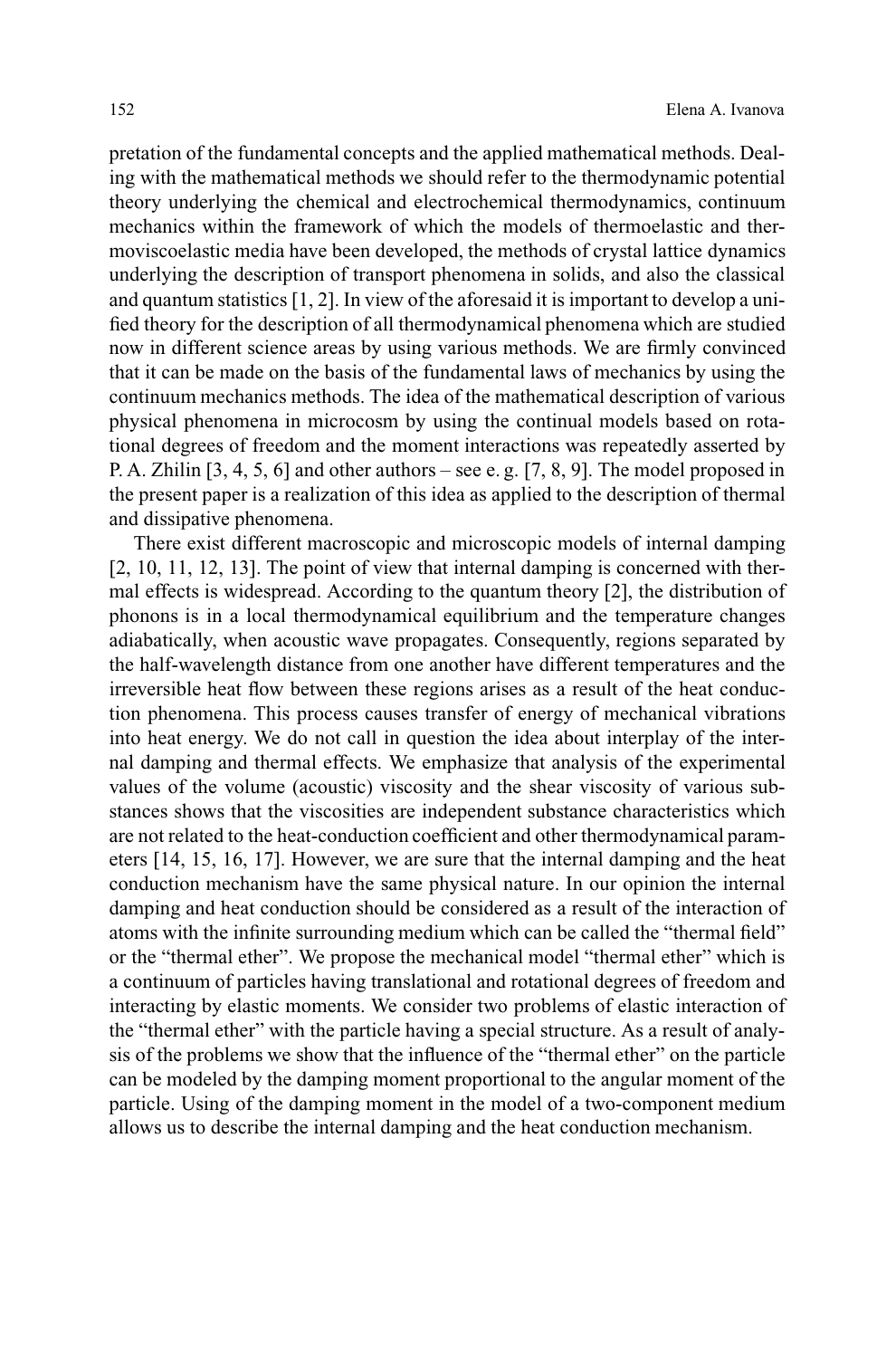#### **7.2 The Simplest Model of a Body-point**

We consider the material system (see Fig. 7.1) consisting of the frame and *N* rigid bodies attached to the frame by means of elastic springs. For simplicity we suppose that all bodies can move only in the line of axis *x* and rotate only on axis *x*. We introduce following notations:  $m$ ,  $J$ ,  $x$ ,  $\varphi$  are the mass, the moment of inertia, the displacement and the angle of rotation of the frame;  $m_i$ ,  $J_i$  are the mass and the moment of inertia of rigid body number  $i$ ;  $x_i$ ,  $\varphi_i$  are the displacement and the angle of rotation of rigid body number *i* relative to the frame. The springs are considered to be elastic helical lines whose properties consist in the fact that when twisting in one direction they become longer and when twisting in the opposite direction they shorten. Conformably, when stretching and pressing the springs they become twisted in different directions. We suppose that the internal energy  $U_i$  of spring number *i* as well as the force  $F_i$  and the twisting moment  $M_i$  modeling the influence of spring number *i* on the frame take the form:

$$
U_i = U_i(x_i + \chi \varphi_i), \qquad F_i = \frac{\partial U_i}{\partial x_i}, \qquad M_i = \frac{\partial U_i}{\partial \varphi_i}, \tag{7.1}
$$

where  $\chi$  is the coefficient, characterizing the difference of the elastic spring under consideration from analogous spring possessing axial symmetry. Objects similar to considered spring are usually called chiral objects. Therefore we call  $\chi$  by coefficient of chirality.

As evident from Eqs (7.1), the force and the twisting moment can be represented by means of the derivative of the internal energy with respect to its argument  $x_i$  +  $\chi \varphi_i$ <sup>1</sup>. As a result the simple relation between  $M_i$  and  $F_i$  can be brought to light:

$$
F_i = U'_i, \qquad M_i = \chi U'_i \qquad \Rightarrow \qquad M_i = \chi F_i. \tag{7.2}
$$

The equations of motion of the frame have the form:



**Fig. 7.1** Particle possessing the internal structure

 $<sup>1</sup>$  In what follows we denote this derivative by prime.</sup>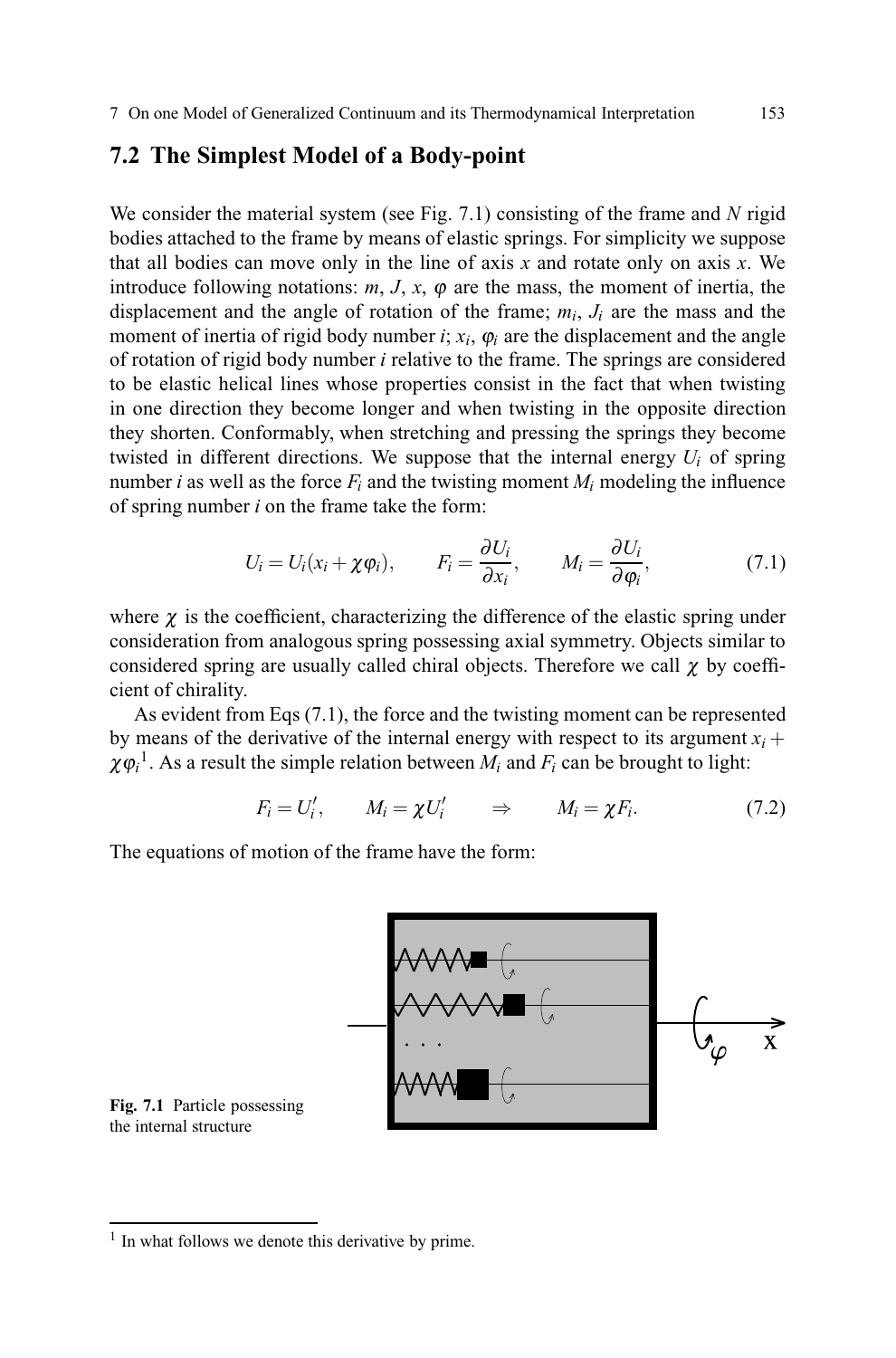$$
m\ddot{x} = F + \sum_{i=1}^{N} F_i, \qquad J\ddot{\varphi} = M + \sum_{i=1}^{N} M_i,
$$
 (7.3)

where *F* and *M* are the external force and the external twisting moment acting on the frame. The equations of motion of the rigid bodies are:

$$
m_i(x+x_i)^{\cdots} = -F_i, \qquad J_i(\varphi + \varphi_i)^{\cdots} = -M_i, \qquad i = \overline{1, N}. \tag{7.4}
$$

The analysis of Eqs (7.3) and (7.4) shows that translational and rotational motion of the frame are interdependent. If there is no external moment acting on the frame and the initial angular velocity is equal to zero, then because of the internal dynamics of the system the frame starts rotating. If there is no external force acting on the frame and the initial velocity is equal to zero, then because of the internal dynamics of the system the frame starts moving.

**Example 1.** We consider the free motion of the system, represented in Fig. 7.1. Let us introduce notations for total inertia characteristics of the internal bodies of the system:

$$
m_* = \sum_{i=1}^{N} m_i, \qquad J_* = \sum_{i=1}^{N} J_i.
$$
 (7.5)

For simplicity we suppose that all rigid bodies have the same masses  $m_i = m_* / N$ and the same moments of inertia  $J_i = J_*/N$ . Moreover, we suppose that the internal energies of the springs *Ui* are the quadratic forms of deformations and all springs have stiffness equal *c*. In that case:

$$
U_i = c(x_i + \chi \varphi_i)^2 \qquad \Rightarrow \qquad F_i = c(x_i + \chi \varphi_i), \qquad M_i = \chi c(x_i + \chi \varphi_i). \tag{7.6}
$$

Taking into account Eqs (7.6) we rewrite the equations of motion of the rigid bodies (7.4) in the form:

$$
\frac{m_*}{N}(x+x_i)^{\cdots} = -c(x_i + \chi \varphi_i), \qquad \frac{J_*}{N}(\varphi + \varphi_i)^{\cdots} = -\chi c(x_i + \chi \varphi_i). \tag{7.7}
$$

From Eqs (7.7) we obtain:

$$
(x_i + \chi \varphi_i) + k_*^2 (x_i + \chi \varphi_i) = -(x + \chi \varphi) \,, \qquad k_*^2 = N c \left( \frac{1}{m_*} + \frac{\chi^2}{J_*} \right). \tag{7.8}
$$

Provided that  $F = 0$ ,  $M = 0$  and  $F_i$ ,  $M_i$  satisfy Eqs (7.6) the equations of the motion of the frame (7.3) take the form:

$$
m\ddot{x} = c \sum_{i=1}^{N} (x_i + \chi \varphi_i), \qquad J\ddot{\varphi} = \chi c \sum_{i=1}^{N} (x_i + \chi \varphi_i). \tag{7.9}
$$

The system of equations (7.9) can be rewritten in the more convenient form, namely in the form of equation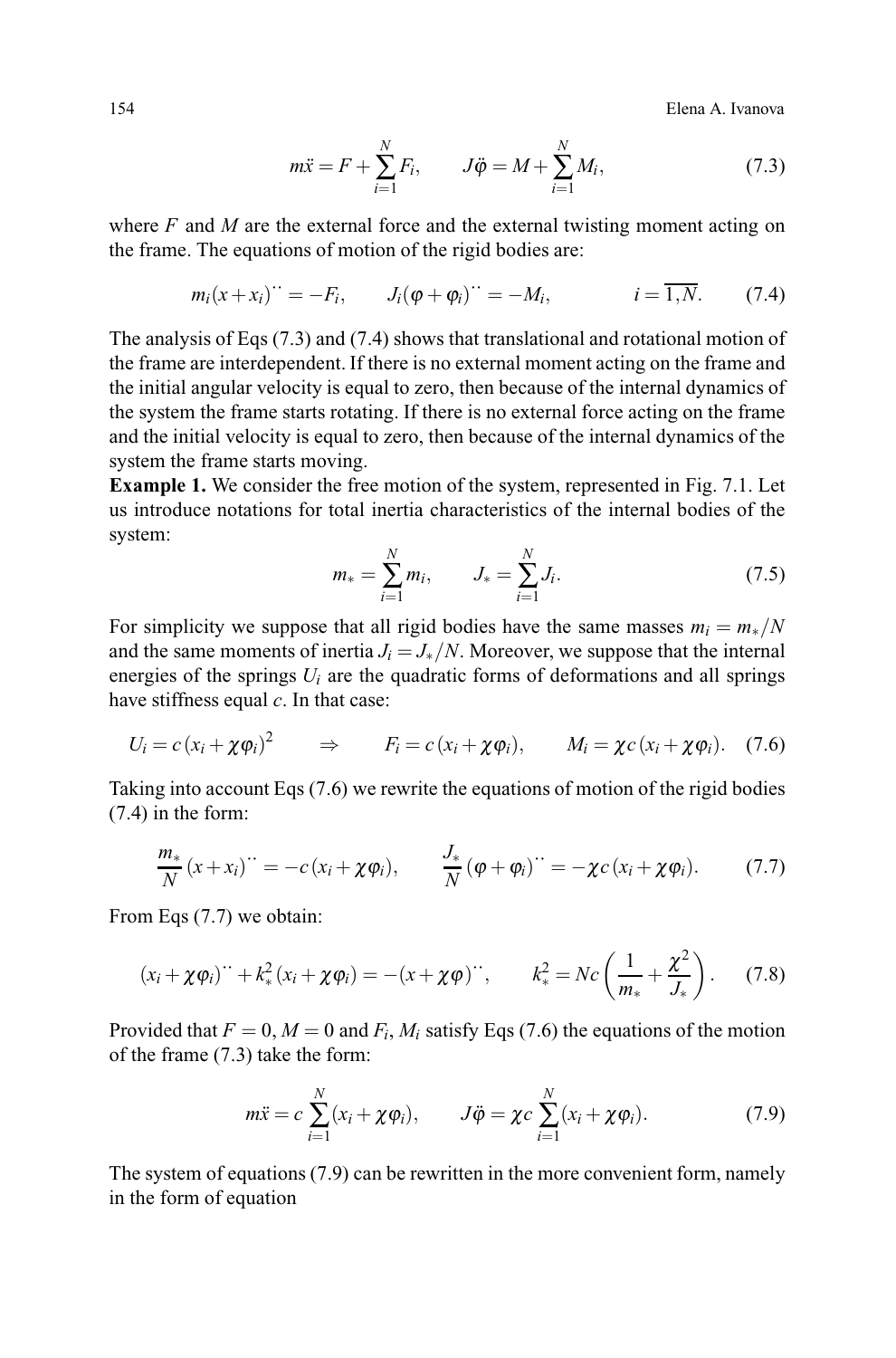$$
m\ddot{x} = \frac{J}{\chi}\ddot{\varphi},\qquad(7.10)
$$

and equation

$$
(x + \chi \varphi)^{\cdots} = \frac{\tilde{k}^2}{N} \sum_{i=1}^N (x_i + \chi \varphi_i), \qquad \tilde{k}^2 = Nc \left( \frac{1}{m} + \frac{\chi^2}{J} \right). \tag{7.11}
$$

From Eqs (7.8) and (7.11) we obtain the equation in  $x + \chi \varphi$ :

$$
(x + \chi \varphi) \cdots + k^2 (x + \chi \varphi) \cdots = 0, \qquad k^2 = k_*^2 + \tilde{k}^2. \tag{7.12}
$$

Taking into account the initial conditions we get the solution of the system (7.10), (7.12) in the form:

$$
x(t) = x|_{t=0} + \dot{x}|_{t=0} t
$$
  
+  $\frac{c}{mk^2} \sum_{i=1}^N \left[ (x_i + \chi \varphi_i) \Big|_{t=0} \left( 1 - \cos(kt) \right) + (x_i + \chi \varphi_i)' \Big|_{t=0} \left( t - \frac{\sin(kt)}{k} \right) \right], (7.13)$ 

$$
\varphi(t) = \varphi|_{t=0} + \dot{\varphi}|_{t=0} t
$$
  
+ 
$$
\frac{\chi c}{Jk^2} \sum_{i=1}^N \left[ (x_i + \chi \varphi_i) \Big|_{t=0} \left( 1 - \cos(kt) \right) + (x_i + \chi \varphi_i) \Big|_{t=0} \left( t - \frac{\sin(kt)}{k} \right) \right].
$$
 (7.14)

Now we introduce the quantities averaged over a period:

$$
\bar{x}(t) = \frac{k}{2\pi} \int_{t-\pi/k}^{t+\pi/k} x(\tau) d\tau
$$
\n
$$
= x|_{t=0} + \dot{x}|_{t=0}t + \frac{c}{mk^2} \left[ \sum_{i=1}^N (x_i + \chi \varphi_i) \Big|_{t=0} + \sum_{i=1}^N (x_i + \chi \varphi_i) \Big|_{t=0} t \right],
$$
\n
$$
\bar{\varphi}(t) = \frac{k}{2\pi} \int_{t-\pi/k}^{t+\pi/k} \varphi(\tau) d\tau
$$
\n
$$
= \varphi|_{t=0} + \dot{\varphi}|_{t=0}t + \frac{\chi c}{Jk^2} \left[ \sum_{i=1}^N (x_i + \chi \varphi_i) \Big|_{t=0} + \sum_{i=1}^N (x_i + \chi \varphi_i) \Big|_{t=0} t \right].
$$
\n(7.16)

*i*=1

Let us assume that we can observe on average values of the displacement and the angle of rotation of the frame. The motion of the rigid bodies inside the frame is not available for observation. In that case we will interpret the system under consideration as a single whole particle ("body-point"). Then quantities  $\bar{x}(t)$  and  $\bar{\varphi}(t)$  we will consider as characteristics of the position and the orientation of the particle. Now we discuss two variants of the initial conditions.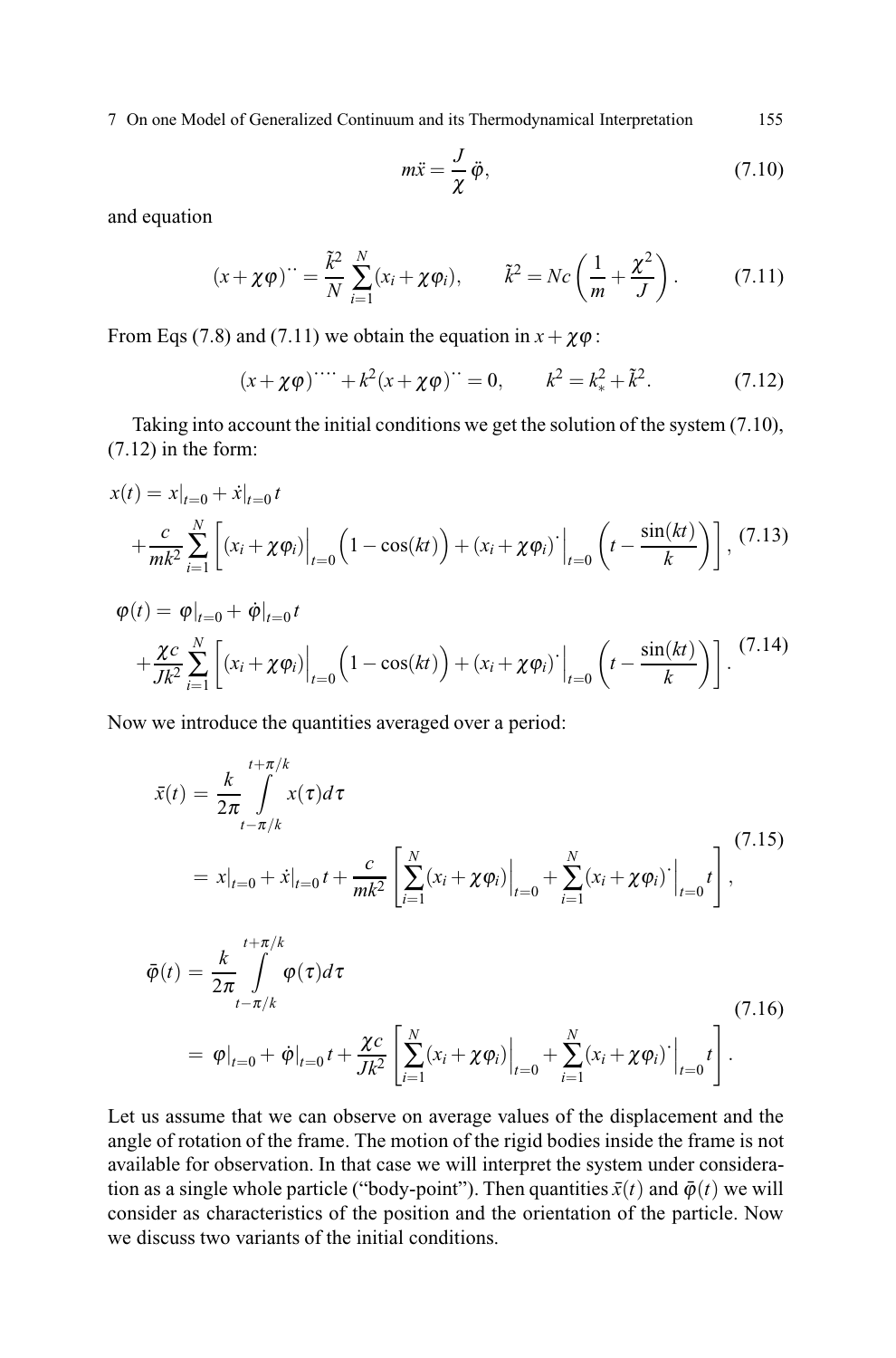*Variant 1.* The stiffness of springs connecting the internal bodies and the frame is very large. In that case impact on the frame setting it in motion in the initial instant of time will set the internal bodies in the same motion. Then it is reasonable to assume that in the initial instant of time the relative displacements and angles of rotation as well as the relative velocities of the internal bodies are equal to zero:

$$
x_i\big|_{t=0} = 0
$$
,  $\varphi_i\big|_{t=0} = 0$ ,  $\dot{x}_i\big|_{t=0} = 0$ ,  $\dot{\varphi}_i\big|_{t=0} = 0$ . (7.17)

In that case expressions for  $\bar{x}(t)$  and  $\bar{\varphi}(t)$  are:

$$
\bar{x}(t) = x|_{t=0} + \dot{x}|_{t=0}t, \qquad \bar{\varphi}(t) = \varphi|_{t=0} + \dot{\varphi}|_{t=0}t. \tag{7.18}
$$

It is easy to see that the displacements and the angles of rotation determined by Eqs (7.18) are independent.

*Variant 2.* The stiffness of springs connecting the internal bodies and the frame is very small. Then impact on the frame setting it in motion in the initial instant of time will not be passed to the internal bodies. Therefore we can assume that in the initial instant of time the absolute displacements and angles of rotation as well as the absolute velocities of the internal bodies are equal to zero:

$$
(x+x_i)|_{t=0} = 0
$$
,  $(\varphi + \varphi_i)|_{t=0} = 0$ ,  $(\dot{x} + \dot{x}_i)|_{t=0} = 0$ ,  $(\dot{\varphi} + \dot{\varphi}_i)|_{t=0} = 0$ . (7.19)

In that case expressions for  $\bar{x}(t)$  and  $\bar{\varphi}(t)$  take the form:

$$
\bar{x}(t) = \left[1 - \frac{\mu}{m}\right] \left(x|_{t=0} + \dot{x}|_{t=0} t\right) - \frac{\chi\mu}{m} \left(\varphi|_{t=0} + \dot{\varphi}|_{t=0} t\right),
$$
\n
$$
\bar{\varphi}(t) = \left[1 - \frac{\chi^2 \mu}{J}\right] \left(\varphi|_{t=0} + \dot{\varphi}|_{t=0} t\right) - \frac{\chi\mu}{J} \left(x|_{t=0} + \dot{x}|_{t=0} t\right),
$$
\n(7.20)

where parameter  $\mu$  having the dimension of mass calculated by the formula:

$$
\mu = \left(\frac{1}{m} + \frac{1}{m_*} + \chi^2 \left[\frac{1}{J} + \frac{1}{J_*}\right]\right)^{-1}.\tag{7.21}
$$

As evident from Eqs (7.20), the initial displacements and translational velocities of the frame have an influence on its rotational motion, and the initial angles of rotation and angular velocities of the frame influence have action upon its translational motion.

Thus, based on the considered example we conclude that the presence or absence of cross effect of the translational and rotational motions depend on the internal structure and the parameters of the system.

**Example 2.** We consider the motion of the system represented in Fig. 7.1 under the action of the external force and twisting moment being linear time functions:

$$
F = A_F t, \qquad M = A_M t, \qquad A_F = \text{const}, \qquad A_M = \text{const.} \tag{7.22}
$$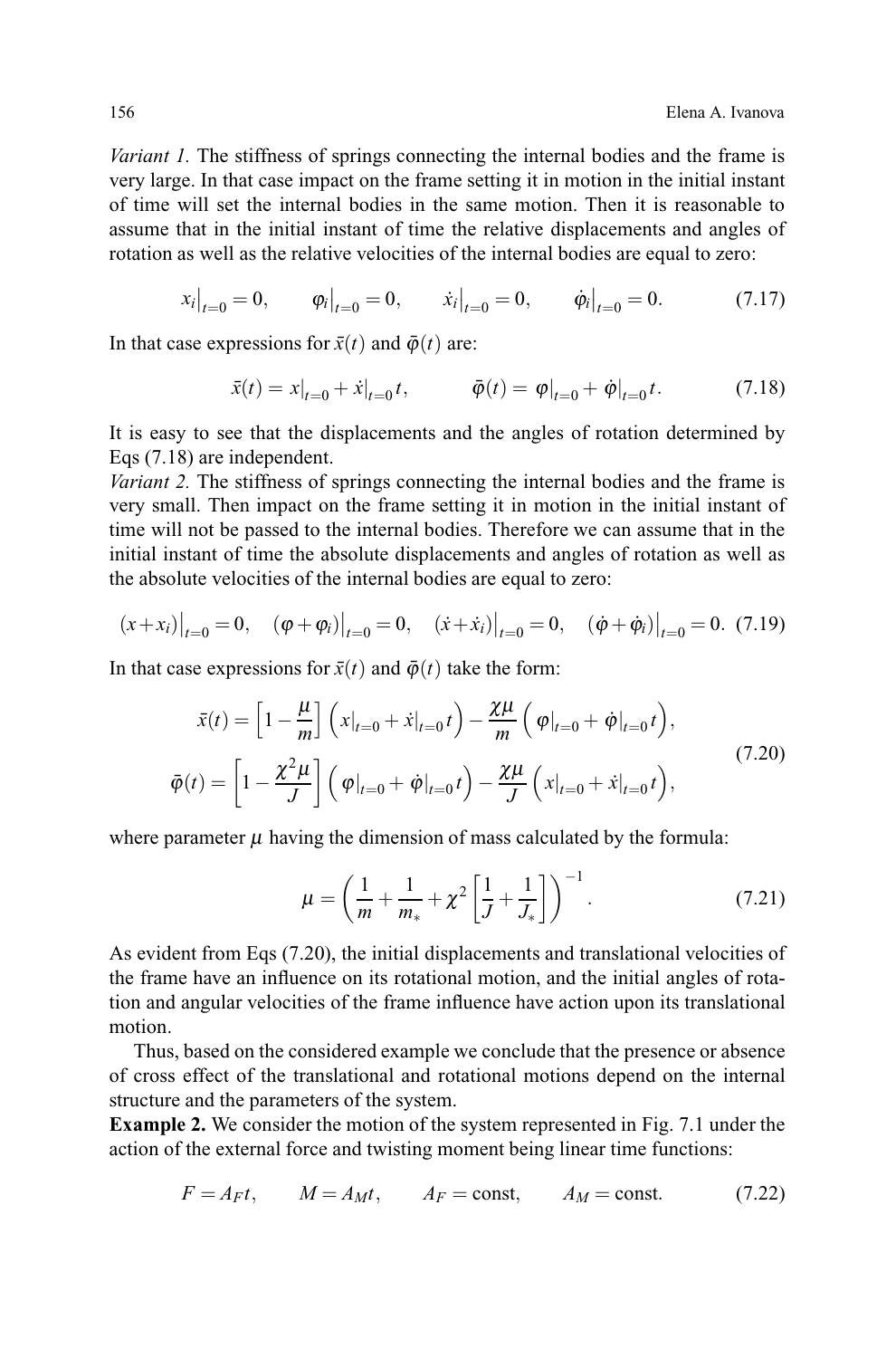Taking into account Eqs  $(7.22)$  we write the equations of the frame motion (7.3) in the form:

$$
m\ddot{x} = A_F t + \sum_{i=1}^{N} F_i, \qquad J\ddot{\varphi} = A_M t + \sum_{i=1}^{N} M_i.
$$
 (7.23)

As in preceding example, we suppose that all rigid bodies have the same masses  $m_i = m_*/N$  and the same moments of inertia  $J_i = J_*/N$ . The elastic forces and moments characterizing the interaction of the rigid bodies and the frame are calculated by Eqs (7.6). The equations of motion of the internal bodies (7.7), as well as their sequent Eqs  $(7.8)$ , are correct in the problem under discussion.

By using Eqs (7.6) for the forces  $F_i$  and the moments  $M_i$  the equations of motion of the frame (7.23) can be reduced to the equivalent system including the equation

$$
m\ddot{x} - \frac{J}{\chi}\ddot{\varphi} = A_F t - \frac{A_M t}{\chi} \tag{7.24}
$$

and equation

$$
(x+\chi\varphi)^{\cdots}=\frac{A_Ft}{m}+\frac{\chi A_Mt}{J}+\frac{\tilde{k}^2}{N}\sum_{i=1}^N(x_i+\chi\varphi_i). \hspace{1cm} (7.25)
$$

From Eqs (7.8) and (7.25) we obtain the equation in  $x + \chi \varphi$ :

$$
(x + \chi \varphi) \cdots + k^2 (x + \chi \varphi) \cdots = k^2_* \left( \frac{A_F t}{m} + \frac{\chi A_M t}{J} \right). \tag{7.26}
$$

Solving Eq. (7.26) we get the following expression for the variable  $(x + \chi \varphi)$ 

$$
(x+\chi\varphi)^{\cdot\cdot} = (x+\chi\varphi)\Big|_{t=0} \cos(kt) + \frac{1}{k}(x+\chi\varphi)^{\cdot}\Big|_{t=0} \sin(kt) + \frac{k_{*}^{2}}{k^{2}}\left(\frac{A_{F}t}{m} + \frac{\chi A_{M}t}{J}\right). \tag{7.27}
$$

Now we suppose that the oscillation period is much smaller than an observing time on the motion process. In that case the characteristics of the motion averaged over a period is of interest for us:

$$
\bar{x}(t) = \frac{k}{2\pi} \int_{t-\pi/k}^{t+\pi/k} x(\tau)d\tau, \qquad \bar{\varphi}(t) = \frac{k}{2\pi} \int_{t-\pi/k}^{t+\pi/k} \varphi(\tau)d\tau. \qquad (7.28)
$$

By averaging over a period Eqs (7.24) and (7.27) we obtain:

$$
m\ddot{\bar{x}} - \frac{J}{\chi}\ddot{\bar{\phi}} = A_F t - \frac{A_M t}{\chi}, \qquad \ddot{\bar{x}} + \chi\ddot{\bar{\phi}} = \frac{k_*^2}{k^2} \left(\frac{A_F t}{m} + \frac{\chi A_M t}{J}\right). \tag{7.29}
$$

Now we transform the system (7.29) to the following form: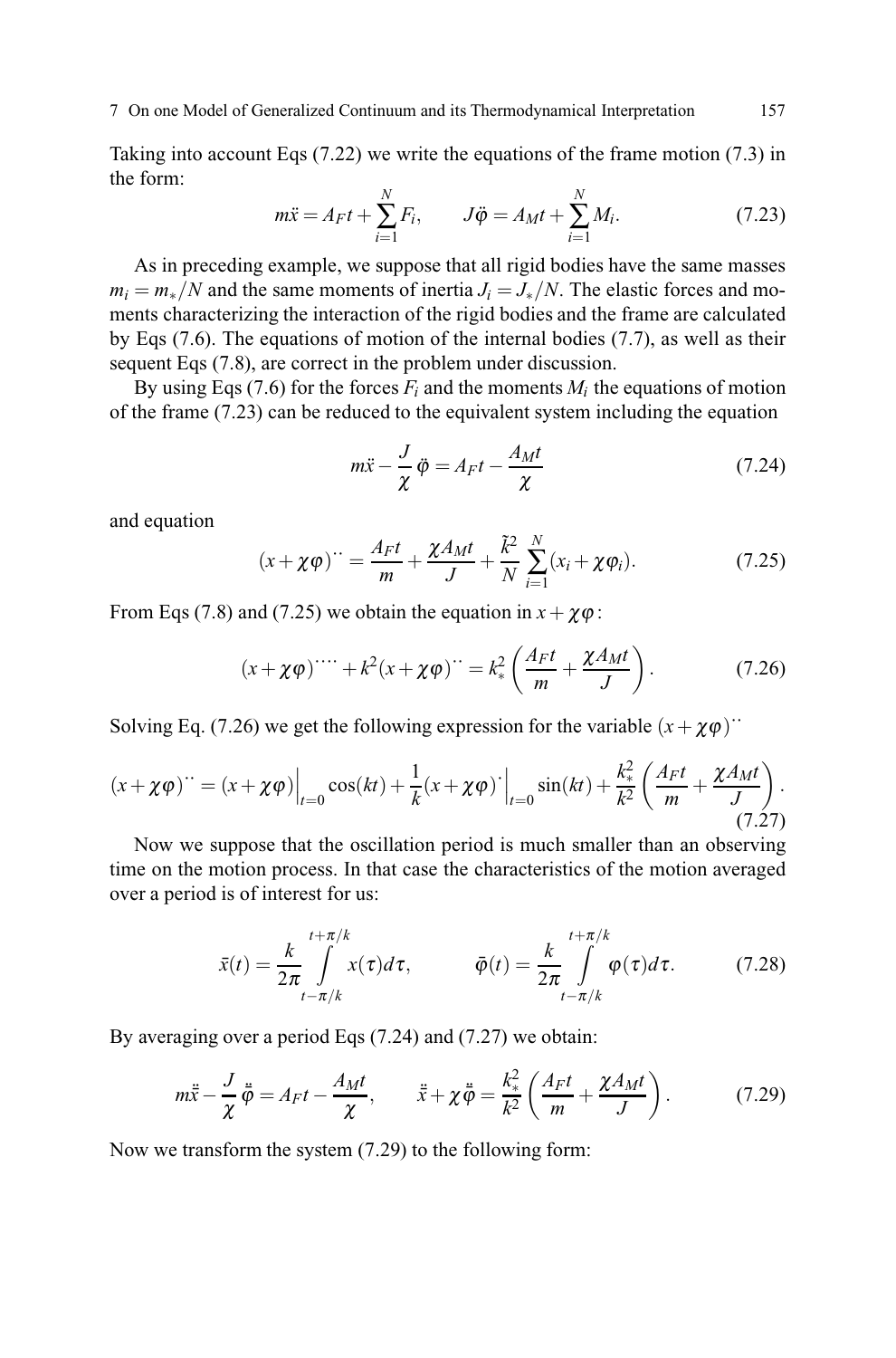$$
m\left(1+\frac{Jk^2}{\chi^2mk_*^2}\right)\left(1+\frac{J}{\chi^2m}\right)^{-1}\ddot{\bar{x}}+\frac{J\tilde{k}^2}{\chi k_*^2}\left(1+\frac{J}{\chi^2m}\right)^{-1}\ddot{\bar{\phi}}=A_Ft,
$$
  

$$
\frac{\chi m\tilde{k}^2}{k_*^2}\left(1+\frac{J}{\chi^2m}\right)^{-1}\ddot{\bar{x}}+J\left(1+\frac{Jk^2}{\chi^2mk_*^2}\right)\left(1+\frac{J}{\chi^2m}\right)^{-1}\ddot{\bar{\phi}}=A_Mt.
$$
 (7.30)

Let us suppose that the mass and the moment of inertia of the frame are related by the formula

$$
J = \chi^2 m. \tag{7.31}
$$

We introduce following notations:

$$
\hat{m} = \frac{m}{2} \left( 1 + \frac{k^2}{k_*^2} \right), \qquad \hat{B} = \frac{\chi m \tilde{k}^2}{2k_*^2}, \qquad \hat{J} = \frac{J}{2} \left( 1 + \frac{k^2}{k_*^2} \right). \tag{7.32}
$$

Taking into account Eqs (7.31) and (7.32) we rewrite the system (7.30) in the form:

$$
\hat{m}\ddot{\bar{x}} + \hat{B}\ddot{\bar{\phi}} = A_F t, \qquad \hat{B}\ddot{\bar{x}} + \hat{J}\ddot{\bar{\phi}} = A_M t. \tag{7.33}
$$

By comparison of Eqs (7.33) describing the behavior of the average over a period characteristics of the motion with the starting Eqs  $(7.23)$  we see that the influence of the internal structure of the system on the motion of the frame can be taken into account both by means of the internal forces and moments and with the aid of the additional inertial parameters ensuring the interplay of the translational and rotational motions.

**Example 3.** Now we study the motion of the considered system (see Fig. 7.1) under the action of the external force and twisting moment being periodic time functions:

$$
F = F_0 \sin(\omega t), \qquad M = M_0 \sin(\omega t), \qquad F_0 = \text{const}, \qquad M_0 = \text{const.} \quad (7.34)
$$

Taking into account Eqs (7.34) we write down the equations of the motion of the frame (7.3) in the form:

$$
m\ddot{x} = F_0 \sin(\omega t) + \sum_{i=1}^{N} F_i, \qquad J\ddot{\varphi} = M_0 \sin(\omega t) + \sum_{i=1}^{N} M_i.
$$
 (7.35)

After simple transformations similar to those carried out in the preceding example we reduce the equation of the motion of the frame to the system of equations

$$
m\ddot{x} - \frac{J}{\chi}\ddot{\varphi} = \left(F_0 - \frac{M_0}{\chi}\right)\sin(\omega t),
$$
  

$$
(x + \chi\varphi)^{\cdot\cdot} = (x + \chi\varphi)\Big|_{t=0}\cos(kt) + \frac{1}{k}(x + \chi\varphi)^{\cdot}\Big|_{t=0}\sin(kt)
$$

$$
+ \frac{k_*^2 - \omega^2}{k^2 - \omega^2}\left(\frac{F_0}{m} + \frac{\chi M_0}{J}\right)\sin(\omega t).
$$
 (7.36)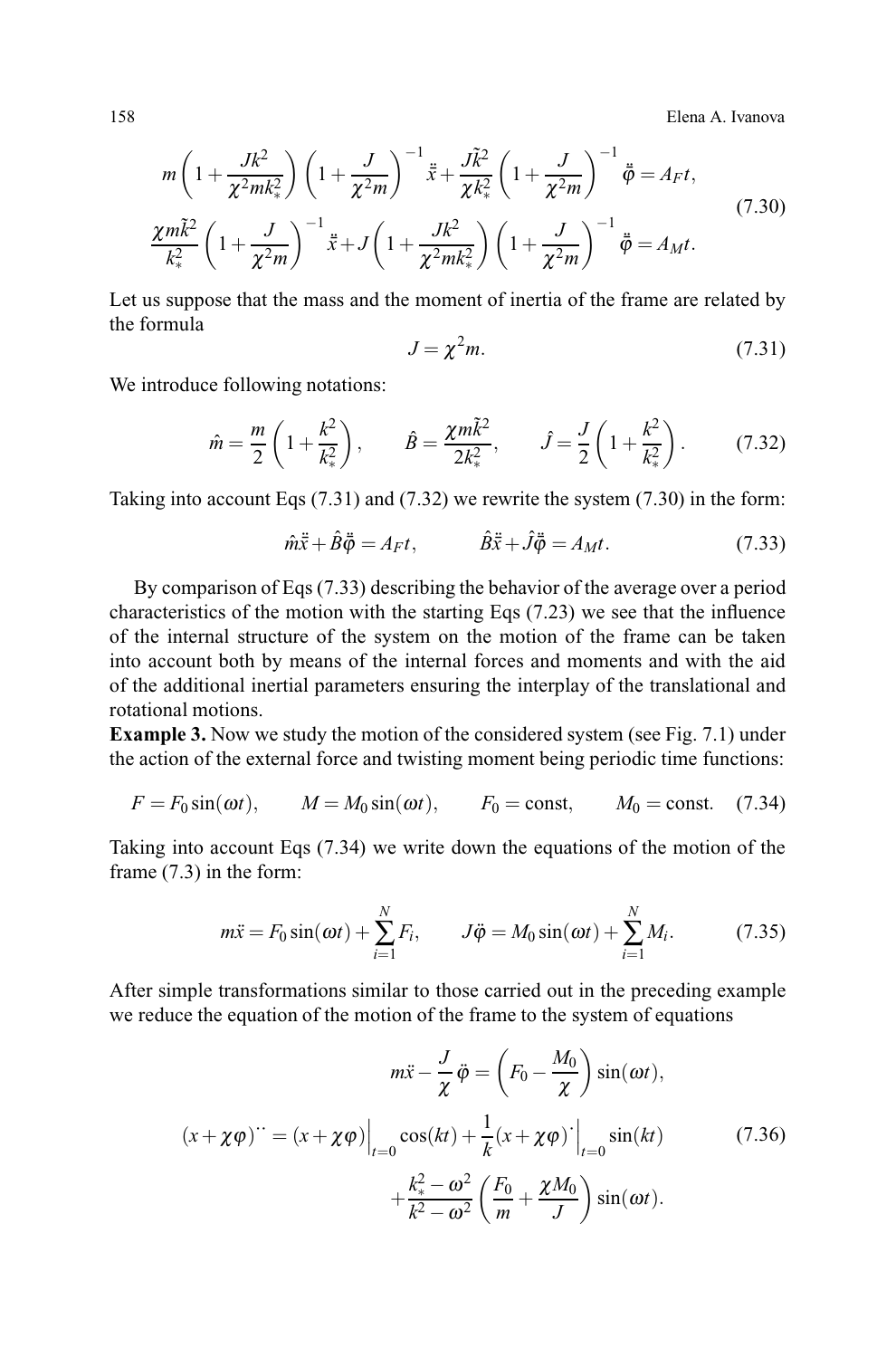Now we suppose that the free period is much smaller than the period of force oscillations. Introducing the average over a period characteristics of the motion (7.28) and averaging Eqs (7.36) over a period we obtain:

$$
m\ddot{\bar{x}} - \frac{J}{\chi}\ddot{\bar{\phi}} = \frac{k}{\pi\omega}\sin\left(\frac{\pi\omega}{k}\right)\left(F_0 - \frac{M_0}{\chi}\right)\sin(\omega t),
$$
  

$$
\ddot{\bar{x}} + \chi\ddot{\bar{\phi}} = \frac{k(k_*^2 - \omega^2)}{\pi\omega(k^2 - \omega^2)}\sin\left(\frac{\pi\omega}{k}\right)\left(\frac{F_0}{m} + \frac{\chi M_0}{J}\right)\sin(\omega t).
$$
 (7.37)

We suppose that  $\omega \ll k_*$  and, hence,  $\omega \ll k$ . Moreover, the mass and the moment of inertia of the frame are assumed to be related by Eq. (7.31). Then by using notations (7.32) we can rewrite the system (7.37) in the form:

$$
\hat{m}\ddot{\bar{x}} + \hat{B}\ddot{\bar{\phi}} = F_0\sin(\omega t), \qquad \hat{B}\ddot{\bar{x}} + \hat{J}\ddot{\bar{\phi}} = M_0\sin(\omega t). \tag{7.38}
$$

By comparison of Eqs (7.38) describing the behavior of the average over a period characteristics of the motion with the starting Eqs (7.35) we come to the conclusion that the result is the same to that obtained in the preceding example. Namely, the dynamics of the internal structure of the system has action upon the motion of the frame and the influence in question can be taken into account by means of the additional inertial parameters ensuring the interplay of the translational and rotational motions.

**Example 4.** Now we study the motion of the considered system (see Fig. 7.1) under the action of conservative load which is modeled by a linear elastic force. In that case the equations of the frame motion (7.3) take the form:

$$
m\ddot{x} = -C_F x + \sum_{i=1}^{N} F_i, \qquad J\ddot{\varphi} = \sum_{i=1}^{N} M_i,
$$
 (7.39)

where  $C_F$  is the stiffness of the elastic spring. The equations of the frame motion (7.39) by using Eqs (7.6) and (7.8) can be reduced to the following system of equations:

$$
m\ddot{x} - \frac{J}{\chi}\ddot{\phi} = -C_F x, \qquad (x + \chi\phi)^{\dots} + k^2(x + \chi\phi)^{\dots} = -\frac{C_F}{m}(\ddot{x} + k^2_* x). \tag{7.40}
$$

It is easy to see that at the zero initial conditions lead the system (7.40) to the form:

$$
m\ddot{x} + \hat{B}\ddot{\varphi} = -C_F x, \qquad \hat{B}\ddot{x} + \hat{J}\ddot{\varphi} = -C_M \varphi, \qquad (7.41)
$$

where constants  $\hat{B}$ ,  $\hat{J}$  and  $C_M$  are calculated by the formulae:

$$
\hat{B} = -\frac{J}{\chi}, \quad \hat{J} = J \left[ \frac{J}{\chi^2 m} + \frac{C_F}{m \tilde{k}^2} + \frac{C_F J}{\chi^2 m^2 \tilde{k}^2} \right], \quad C_M = \frac{C_F J}{m \tilde{k}^2} \left( k^2 + \frac{J k_*^2}{\chi^2 m} \right). \tag{7.42}
$$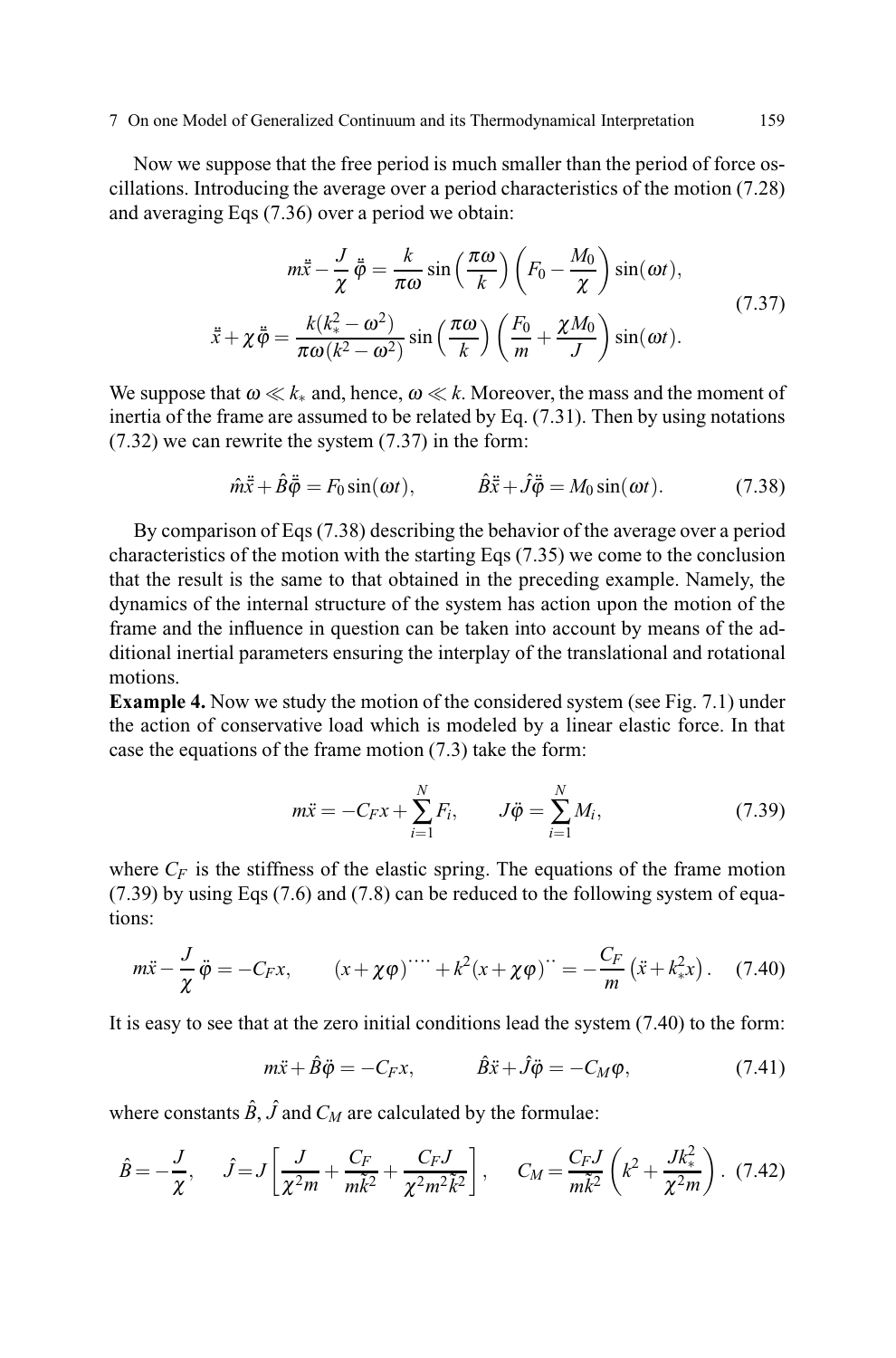As evident from a comparison of Eqs (7.39) and (7.41) in the case of discussion we can take into account the influence of the dynamics of the internal structure by means of of the additional inertial parameters and of an external elastic moment proportional to the angle of rotation of the frame.

Let us consider Eqs (7.33), (7.38) and (7.41). The quantities on the right-hand side of the equations are the forces and the moments. Hence, the left-hand side of Eqs (7.33), (7.38) and (7.41) can be interpreted as the derivatives of the momentum and the angular momentum. Then the foregoing equations should be regarded as the equation of motion of the particle whose momentum  $K_1$ , the angular momentum  $K_2$ and kinetic energy *K* are:

$$
K_1 = \hat{m}\dot{x} + \hat{B}\dot{\phi}, \qquad K_2 = \hat{B}\dot{x} + \hat{J}\dot{\phi}, \qquad K = \frac{1}{2}\hat{m}\dot{x}^2 + \hat{B}\dot{x}\dot{\phi} + \frac{1}{2}\hat{J}\dot{\phi}^2,
$$
 (7.43)

Consequently, parameter  $\hat{B}$  is the moment of inertia. The particle whose dynamic structures are defined by Eqs (7.43) is a special case of the body-point proposed by P. A. Zhilin – see [3].

#### **7.3 Continuum of One-rotor Gyrostats**

The material medium (see Fig. 7.2) consisting of one-rotor gyrostats is considered. A one-rotor gyrostat consists of a rotor concealed in a rigid body which is called "carrier body". A rotor can rotate independently of the carrier body rotation, but a rotor can not move independently the carrier body motion. A carrier body of the gyrostat is a classical rigid body, and a rotor is a non-classical particle whose properties will be defined in what follows.

To derive the dynamic equations of the continuum we apply the spatial description. Let vector **r** determine the position of some point of space. We introduce following notations:  $\rho(\mathbf{r},t)$  is the mass density of the material medium at a given point of space;  $\mathbf{v}(\mathbf{r},t)$  is the velocity field;  $\mathbf{u}(\mathbf{r},t)$  is the displacement field;  $\mathbf{P}(\mathbf{r},t)$ ,  $\tilde{\omega}(\mathbf{r},t)$ are the fields of the rotation tensors and the angular velocity vectors of the carrier bodies;  $P(\mathbf{r},t)$  and  $\boldsymbol{\omega}(\mathbf{r},t)$  are fields of the rotation tensors and the angular velocity vectors of the rotors.

The particles of continuum under consideration possess the internal degrees of freedom. Therefore, in order to describe the motion of this continuum it is not sufficient to formulate the balance equations of the momentum and the angular momentum for the control volume of the continuum. It is necessary to add these equations to the balance equation of the angular momentum for the rotors in control volume of the continuum. Therefore below we need the densities of the momentum and the angular momentum of the carrier bodies

$$
\rho \mathbf{K}_{1}^{(\text{cb})} = \rho (1 - \zeta) \mathbf{v}, \qquad \rho \mathbf{K}_{2}^{(\text{cb})} = \rho \left[ \mathbf{r} \times (1 - \zeta) \mathbf{v} + \mathbf{I}_{*} \cdot \tilde{\boldsymbol{\omega}} \right], \tag{7.44}
$$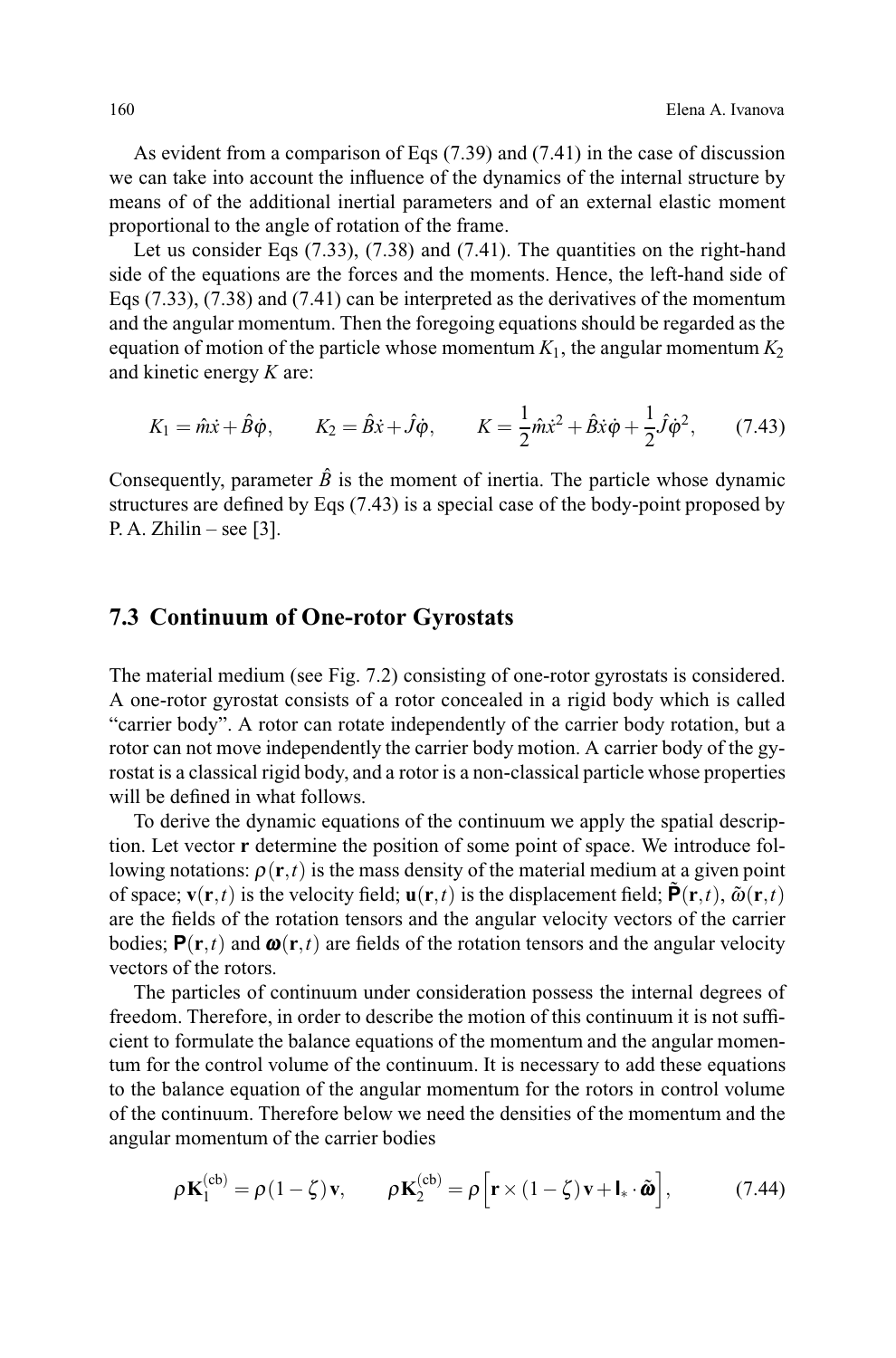and the momentum and the angular momentum of the rotors

$$
\rho \mathbf{K}_1^{\text{(rot)}} = \rho (\zeta \mathbf{v} + B \boldsymbol{\omega}), \qquad \rho \mathbf{K}_2^{\text{(rot)}} = \rho \left[ \mathbf{r} \times (\zeta \mathbf{v} + B \boldsymbol{\omega}) + B \mathbf{v} + J \boldsymbol{\omega} \right]. \tag{7.45}
$$

Here  $I_*$  is the inertia tensor of the carrier body of the gyrostat, *B* and *J* are the moments of inertia of the rotor. Dimensionless parameter  $\zeta$  in Eqs (7.44) and (7.45) characterizes the distribution of mass in the gyrostat: if *m* is the mass of the gyrostat then  $(1 - \zeta)$ *m* is the mass of its carrier body and  $\zeta$ *m* is the mass of its rotor. Below we will see that the value of parameter  $\zeta$  is not important. The densities of the momentum and the angular momentum of the gyrostats are

$$
\rho \mathbf{K}_1 = \rho \mathbf{K}_1^{(\text{cb})} + \rho \mathbf{K}_1^{(\text{rot})}, \qquad \rho \mathbf{K}_2 = \rho \mathbf{K}_2^{(\text{cb})} + \rho \mathbf{K}_2^{(\text{rot})}. \tag{7.46}
$$

We assume that in the reference configurations the tensors  $\tilde{P}(\mathbf{r},t)$  and  $P(\mathbf{r},t)$  are equal to the unit tensor. Therefore, upon the linearization near the reference position they take the form

$$
\tilde{\mathbf{P}}(\mathbf{r},t) = \mathbf{E} + \boldsymbol{\varphi}(\mathbf{r},t) \times \mathbf{E}, \qquad \mathbf{P}(\mathbf{r},t) = \mathbf{E} + \boldsymbol{\theta}(\mathbf{r},t) \times \mathbf{E}, \qquad (7.47)
$$

where  $\phi(\mathbf{r},t)$ ,  $\theta(\mathbf{r},t)$  are the rotation vector fields of carrier bodies and rotors, respectively, **E** is the unit tensor. Kinematic relations in the linear approximation are

$$
\mathbf{v} = \frac{d\mathbf{u}}{dt}, \qquad \tilde{\boldsymbol{\omega}} = \frac{d\boldsymbol{\varphi}}{dt}, \qquad \boldsymbol{\omega} = \frac{d\boldsymbol{\theta}}{dt}.
$$
 (7.48)

The mass balance equation in the linear approximation takes the form

$$
\frac{d\rho}{dt} + \rho \nabla \cdot \mathbf{v} = 0 \qquad \Rightarrow \qquad \rho = \rho_* \left( 1 - \nabla \cdot \mathbf{u} \right). \tag{7.49}
$$

Here  $\rho_*$  is the mass density per unit volume in the reference position. Note that mass density at the initial time instant  $\rho_0$  may not coincide with the mass density in the reference position  $\rho_{*}$ . These two quantities are related with each other by the



**Fig. 7.2** Elementary volume of continuum consisting of one-rotor gyrostats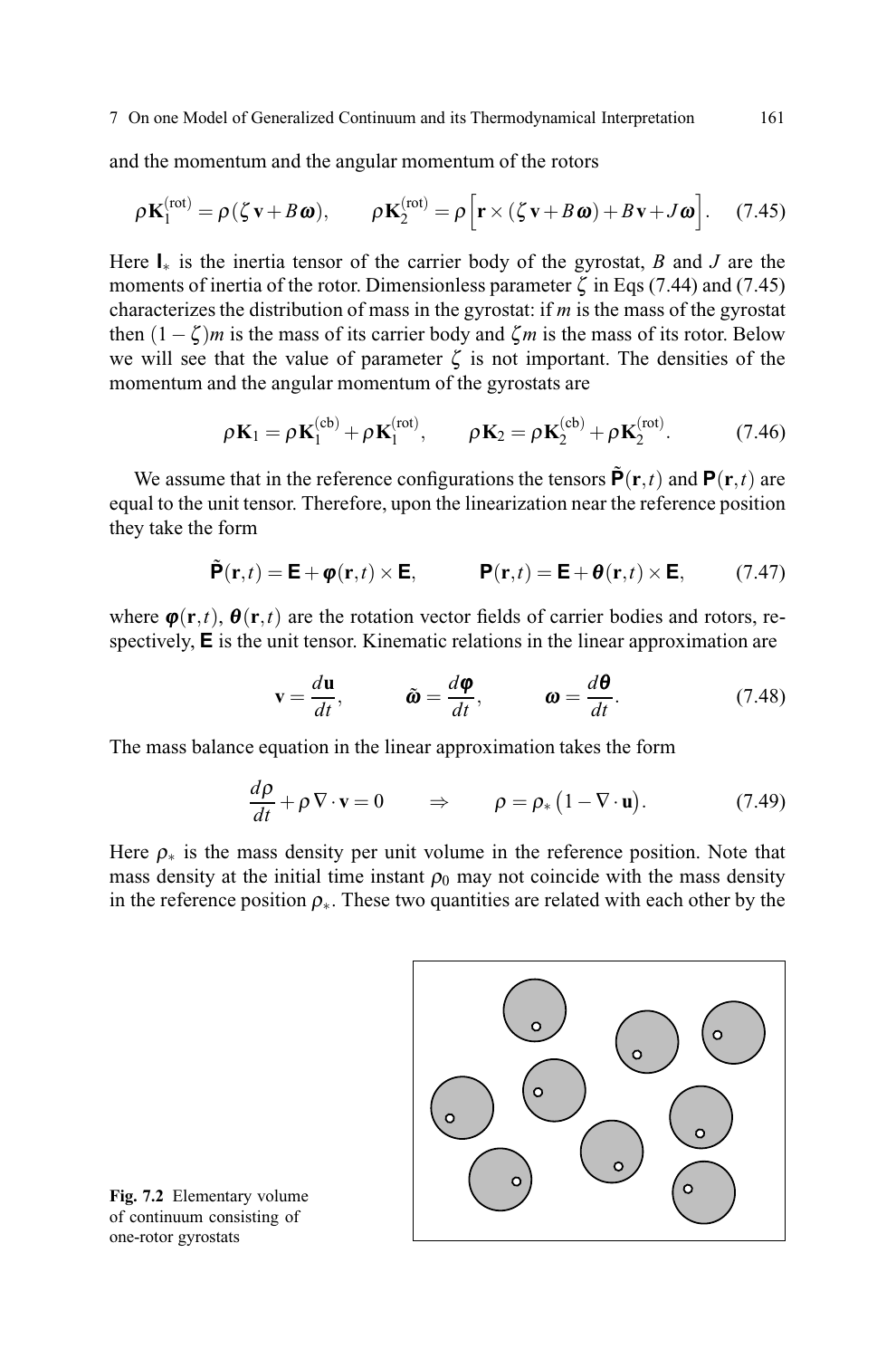formula

$$
\rho_0 = \rho_* \left( 1 - \nabla \cdot \mathbf{u}_0 \right),\tag{7.50}
$$

and they coincide only if the medium is not deformable at the initial time instant.

The equations of motion of the material continuum can be written in the form

$$
\nabla \cdot \boldsymbol{\tau} + \rho_* \mathbf{f} = \rho_* \frac{d}{dt} (\mathbf{v} + B\boldsymbol{\omega}), \qquad \nabla \cdot \boldsymbol{\mu} + \boldsymbol{\tau}_* + \rho_* \mathbf{m} = \rho_* \frac{d}{dt} (\mathbf{I}_*^{(0)} \cdot \tilde{\boldsymbol{\omega}}), \qquad (7.51)
$$

where inertia tensor  $I_*^{(0)}$  is calculated in the reference configuration. tensor  $\tau$  is the stress tensor, and tensor  $\boldsymbol{\mu}$  is the moment stress tensor modeling the influence of surrounding medium on the carrier bodies of gyrostats. The second equation in Eqs (7.51) is the equation of the motion of the carrier bodies. That is why the righthand part of this equation does not depend on the velocity **v**. The equation of motion of the rotors takes the form

$$
\nabla \cdot \mathbf{T} + \rho_* \mathbf{L} = \rho_* \frac{d}{dt} (B\mathbf{v} + J\mathbf{\omega}), \qquad (7.52)
$$

where **T** is the moment stress tensor modeling the influence of surrounding medium on the rotors of gyrostats.

After simple transformations the equation of energy balance is written as follows:

$$
\rho_* \frac{dU}{dt} = \boldsymbol{\tau}^T \cdot \frac{d\boldsymbol{\varepsilon}}{dt} + \boldsymbol{\mu}^T \cdot \frac{d\boldsymbol{\kappa}}{dt} + \boldsymbol{\mathsf{T}}^T \cdot \frac{d\boldsymbol{\vartheta}}{dt},
$$
\n(7.53)

where *U* is the internal energy density per unit mass and the strain tensors  $\varepsilon$ ,  $\kappa$ ,  $\vartheta$ are introduced into consideration. These tensors are calculated by the formulas

$$
\boldsymbol{\varepsilon} = \nabla \mathbf{u} + \mathbf{E} \times \boldsymbol{\varphi}, \qquad \boldsymbol{\kappa} = \nabla \boldsymbol{\varphi}, \qquad \boldsymbol{\vartheta} = \nabla \boldsymbol{\theta}.
$$
 (7.54)

In what follows we consider the elastic material i. e. a material whose density of internal energy and the tensors of force and moment stresses depend only on the strain tensors and do not depend on the velocities. For the elastic material the Cauchy–Green relations follow from the equation of energy balance (7.53):

$$
\boldsymbol{\tau} = \rho_* \frac{\partial U}{\partial \boldsymbol{\varepsilon}}, \qquad \boldsymbol{\mu} = \rho_* \frac{\partial U}{\partial \boldsymbol{\kappa}}, \qquad \mathbf{T} = \rho_* \frac{\partial U}{\partial \boldsymbol{\vartheta}}.
$$
 (7.55)

To close the system of differential equations it is necessary to express the internal energy as a function of the strain tensors

$$
\rho_* U = \rho_* U(\boldsymbol{\varepsilon}, \boldsymbol{\kappa}, \boldsymbol{\vartheta}). \tag{7.56}
$$

Now we consider the physically linear theory and therefore we represent the density of internal energy in the following form: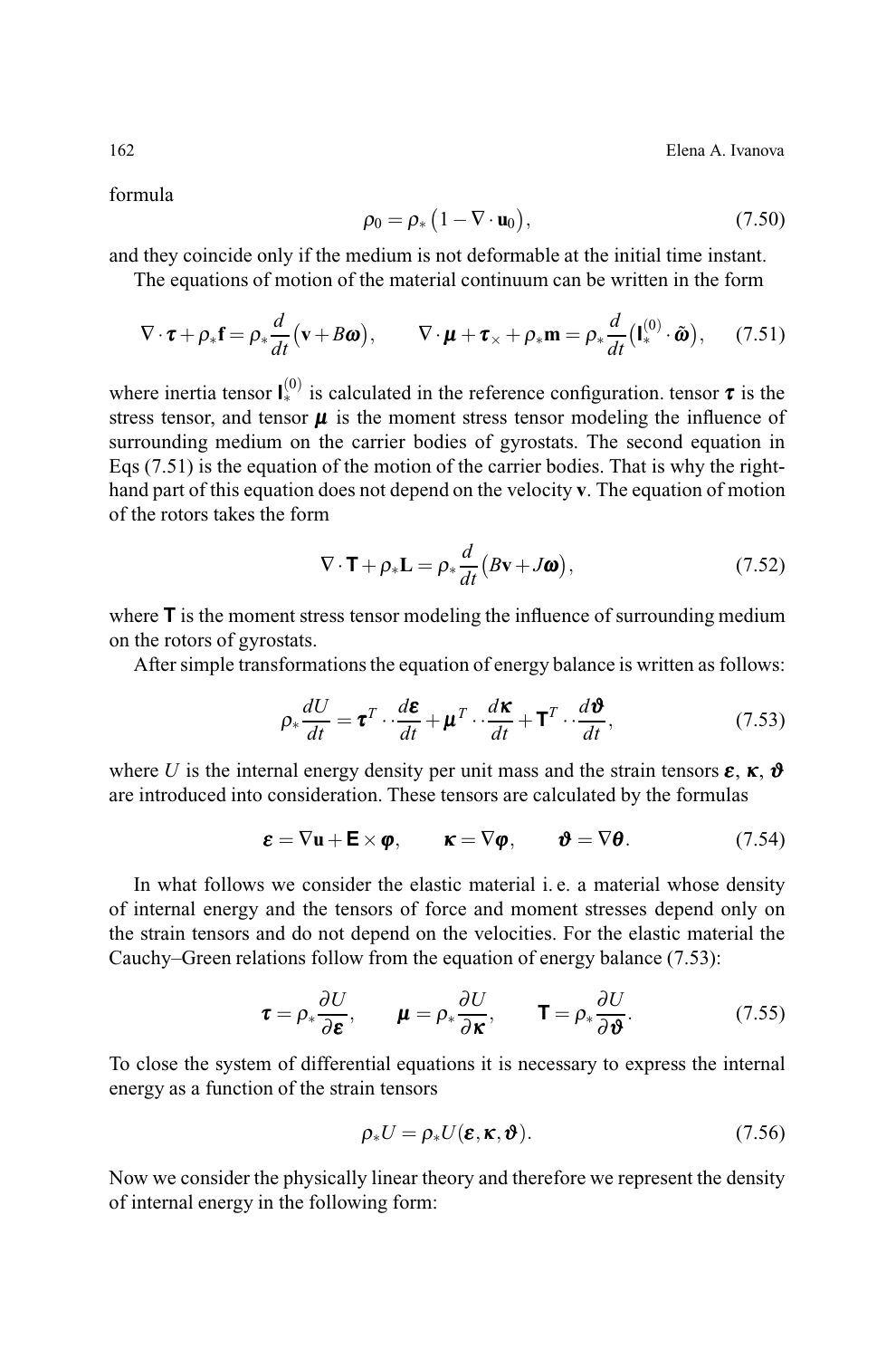$$
\rho_* U = \boldsymbol{\tau}_0^T \cdot \boldsymbol{\epsilon} + \boldsymbol{\mu}_0^T \cdot \boldsymbol{\kappa} + \boldsymbol{\mathsf{T}}_*^T \cdot (\boldsymbol{\vartheta} - \boldsymbol{\vartheta}_*) + \frac{1}{2} \boldsymbol{\epsilon} \cdot \boldsymbol{\zeta}^4 \mathbf{C}_1 \cdot \boldsymbol{\epsilon} + \boldsymbol{\epsilon} \cdot \boldsymbol{\zeta}^4 \mathbf{C}_2 \cdot \boldsymbol{\kappa} + + \frac{1}{2} \boldsymbol{\kappa} \cdot \boldsymbol{\zeta}_3 \cdot \boldsymbol{\kappa} + \boldsymbol{\epsilon} \cdot \boldsymbol{\zeta}_4 \cdot (\boldsymbol{\vartheta} - \boldsymbol{\vartheta}_*) + \boldsymbol{\kappa} \cdot \boldsymbol{\zeta}_5 \cdot (\boldsymbol{\vartheta} - \boldsymbol{\vartheta}_*) + + \frac{1}{2} (\boldsymbol{\vartheta} - \boldsymbol{\vartheta}_*) \cdot \boldsymbol{\zeta}_6 \cdot (\boldsymbol{\vartheta} - \boldsymbol{\vartheta}_*) .
$$
\n(7.57)

Coefficients  $\tau_0$ ,  $\mu_0$  and  $\tau_*$  are called the initial stresses,  $\vartheta_*$  is the reference value of  $\mathbf{\hat{v}}$ . Coefficients of the quadratic form  ${}^{4}C_i$  are called the stiffness tensors. In the linear theory the stiffness tensors do not depend on time. The only restriction imposed on the stiffness tensors is concerned with the requirement of positive definiteness of the quadratic form (7.57). The structure of the stiffness tensors and the values of the coefficients of elasticity are determined by the physical properties of the material medium.

After substituting expression for the density of internal energy (7.57) in the Cauchy–Green relations (7.55) we obtain the following constitutive equations:

$$
\boldsymbol{\tau}^T = \boldsymbol{\tau}_0^T + {}^4\mathbf{C}_1 \cdot \boldsymbol{\epsilon} + {}^4\mathbf{C}_2 \cdot \boldsymbol{\kappa} + {}^4\mathbf{C}_4 \cdot (\boldsymbol{\vartheta} - \boldsymbol{\vartheta}_*),
$$
  
\n
$$
\boldsymbol{\mu}^T = \boldsymbol{\mu}_0^T + \boldsymbol{\epsilon} \cdot {}^4\mathbf{C}_2 + {}^4\mathbf{C}_3 \cdot \boldsymbol{\kappa} + {}^4\mathbf{C}_5 \cdot (\boldsymbol{\vartheta} - \boldsymbol{\vartheta}_*),
$$
  
\n
$$
\mathbf{T}^T = \mathbf{T}_*^T + \boldsymbol{\epsilon} \cdot {}^4\mathbf{C}_4 + \boldsymbol{\kappa} \cdot {}^4\mathbf{C}_5 + {}^4\mathbf{C}_6 \cdot (\boldsymbol{\vartheta} - \boldsymbol{\vartheta}_*).
$$
 (7.58)

According to Eqs (7.58) all stress tensors can depend on all strain tensors. It means, in particular, that the moment stress tensor of rotors can depend not only on their relative orientation, but also on the relative orientation and relative position of the carrier bodies.

#### **7.4 The Simplest Theory of One-rotor Gyrostats Continuum**

We consider the material continuum (see Fig. 7.3) that consists of one-rotor gyrostats. In limits of linear theory the motion of this continuum is described by Eqs (7.48), (7.49), (7.51), (7.52), (7.54) and (7.58). Free space between the gyrostats is filled up by body-points whose structure coincides with the structure of rotors belonging to the gyroststs. The body-points in the space between the gyrostats are the elementary particles of a continuum which will be called the "thermal ether" in what follows. In fact, the material continuum represented in Fig. 7.3 is a two-component medium. We are not going to study in detail the motion of the body-points continuum ("thermal ether") and the interaction between the gyrostats continuum and the body-points continuum. We consider only the gyrostats continuum as an object under study. The interaction between the carrier bodies of the gyrostats and the interaction between rotors of the gyrostats are characterized by tensors of the force and moment stresses (7.58). The body-points continuum ("thermal ether") positioned in space between gyrostats is considered to be an external factor with respect to the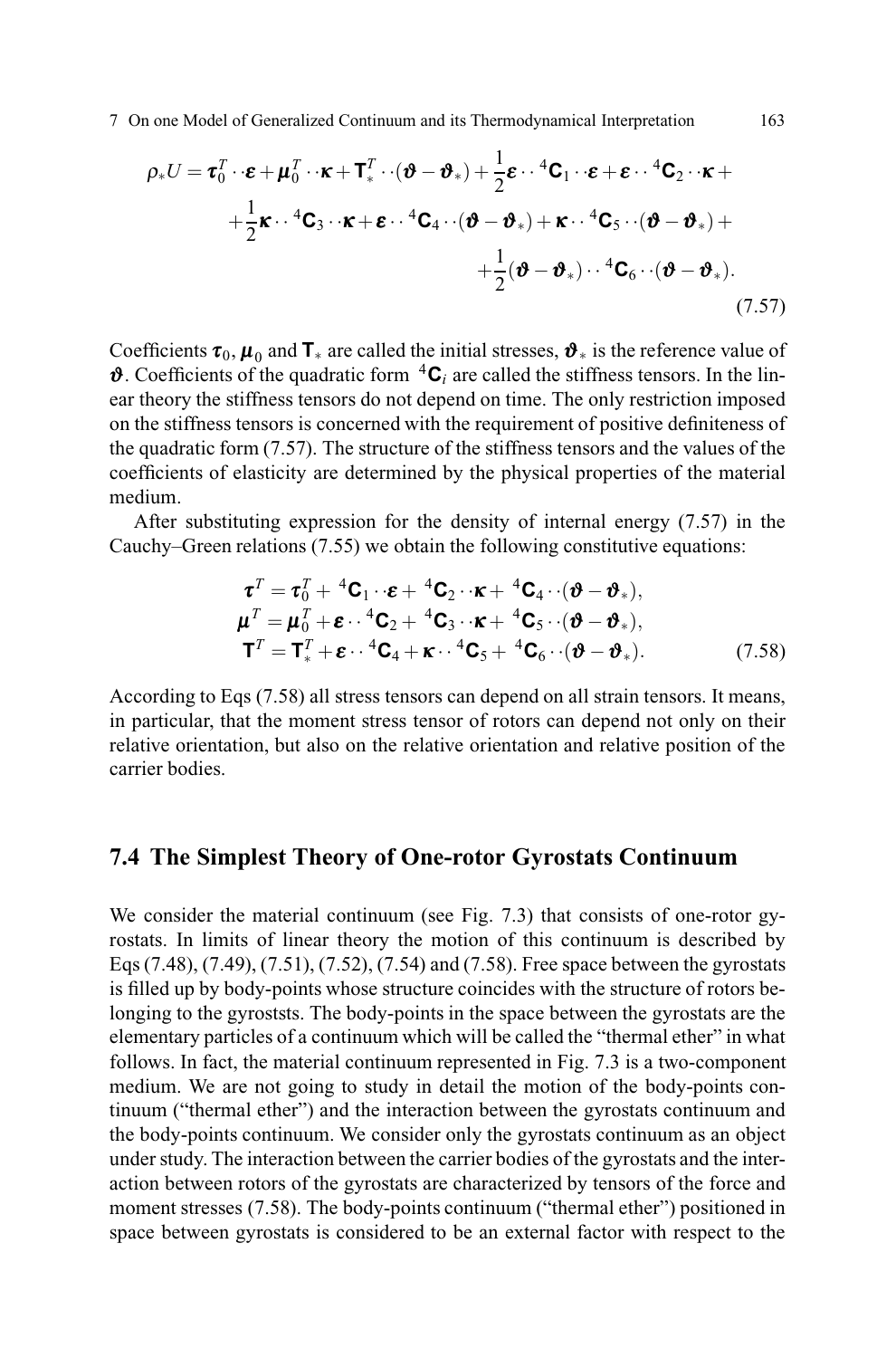

**Fig. 7.3** Elementary volume of continuum interacting with environment

continuum under study. That is why we will model the influence of the "thermal ether" on the gyrostats by an external moment in the equation of the rotors motion (7.52).

Accepting two important hypotheses we consider a special case of the linear theory of one-rotor gyrostats continuum.

**Hypothesis 1.** Vector **L** (the mass density of external actions on the rotors of gyrostats) is a sum of the moment **L***<sup>h</sup>* characterizing external actions of all sorts and the moment of linear viscous damping

$$
\mathbf{L}_f = -\beta (B\mathbf{v} + J\boldsymbol{\omega}).\tag{7.59}
$$

The moment (7.59) characterizes the influence of the "thermal ether". Structure of the moment is chosen in accordance with the results of solving some model problems. One of these problems is considered in Sect. 7.8. Now we explain the physical meaning of the moment of linear viscous damping (7.59). We suppose that the rotors of the quasi-rigid bodies interact with body-points of the "thermal ether" and this interaction is described by the elastic moments analogous to the moments characterizing the interaction of the rotors with each other. The "thermal ether" having infinite extent eliminates energy of the oscillating rotors. The solution of modeling problems reveals that in the case of an infinite surrounding medium the dissipative moment arising due to the interaction with this medium is proportional to the proper angular momentum vector (dynamic spin).

**Hypothesis 2.** The moment stress tensor **T** characterizing the interactions between rotors is the spherical tensor

$$
\mathbf{T} = T\mathbf{E}.\tag{7.60}
$$

In view of assumptions (7.59) and (7.60) the equation of the rotors motion (7.52) takes the form

$$
\nabla T - \rho_* \beta \left( B\mathbf{v} + J\boldsymbol{\omega} \right) + \rho_* \mathbf{L}_h = \rho_* \frac{d}{dt} \left( B\mathbf{v} + J\boldsymbol{\omega} \right),\tag{7.61}
$$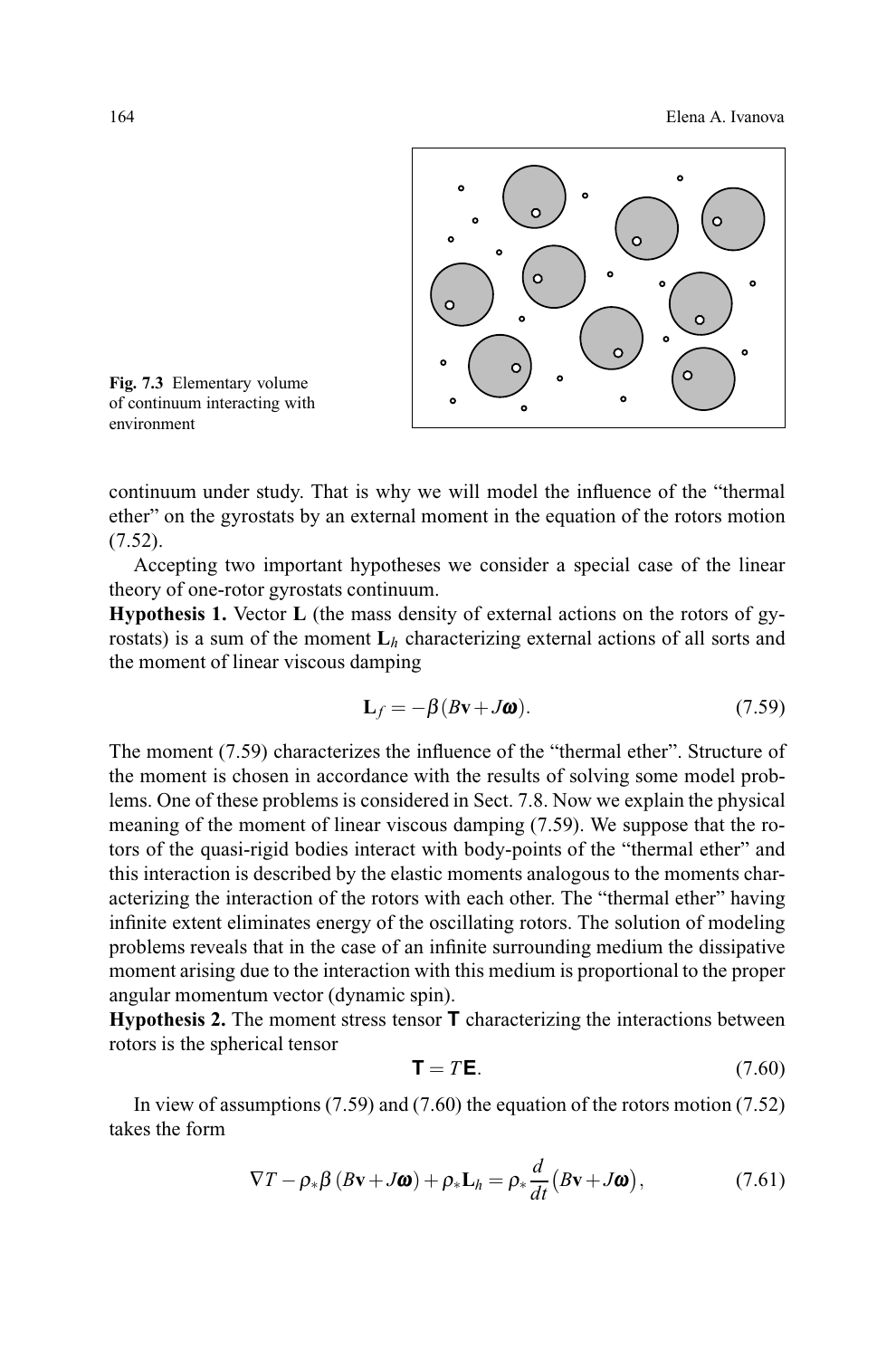In view of assumption (7.60) the last term on the right-hand side of the energy balance equation  $(7.53)$  can be reduced to the more simple form. By using notation  $\vartheta$  = tr $\vartheta$  the energy balance equation (7.53) is written as

$$
\rho_* \frac{dU}{dt} = \boldsymbol{\tau}^T \cdot \frac{d\boldsymbol{\varepsilon}}{dt} + \boldsymbol{\mu}^T \cdot \frac{d\boldsymbol{\kappa}}{dt} + T \frac{d\vartheta}{dt}.
$$
 (7.62)

Since the material medium under consideration is an elastic one, we obtain from Eq. (7.62) the Cauchy–Green relations of which the first and the second ones coincide with the first and the second relations of (7.55) respectively and the third one has a simpler form:

$$
\boldsymbol{\tau} = \rho_* \frac{\partial U}{\partial \boldsymbol{\varepsilon}}, \qquad \boldsymbol{\mu} = \rho_* \frac{\partial U}{\partial \boldsymbol{\kappa}}, \qquad T = \rho_* \frac{\partial U}{\partial \vartheta}. \tag{7.63}
$$

According to Eq. (7.62) the density of internal energy is a function of arguments  $\varepsilon$ ,  $\kappa$  and  $\vartheta$ . Let us construct the physically linear theory based on representation of the internal energy density in the following form:

$$
\rho_* U = \boldsymbol{\tau}_0 \cdot \boldsymbol{\varepsilon} + T_* \left( \boldsymbol{\vartheta} - \boldsymbol{\vartheta}_* \right) + \frac{1}{2} \boldsymbol{\varepsilon} \cdot \boldsymbol{\varepsilon}^2 \boldsymbol{\mathsf{C}}_1 \cdot \boldsymbol{\varepsilon} + \boldsymbol{\Upsilon} \operatorname{tr} \boldsymbol{\varepsilon} \left( \boldsymbol{\vartheta} - \boldsymbol{\vartheta}_* \right) + \frac{1}{2} K (\boldsymbol{\vartheta} - \boldsymbol{\vartheta}_*)^2. \tag{7.64}
$$

Then the constitutive equations (7.58) take the form

$$
\boldsymbol{\tau}^T = \boldsymbol{\tau}_0^T + {}^4\mathbf{C}_1 \cdot \boldsymbol{\varepsilon} + \boldsymbol{\Upsilon} (\vartheta - \vartheta_*) \mathbf{E}, \qquad \boldsymbol{\mu} = 0, \qquad \boldsymbol{T} = \boldsymbol{T}_* + \boldsymbol{\Upsilon} \text{tr} \boldsymbol{\varepsilon} + \boldsymbol{K} (\vartheta - \vartheta_*) . \tag{7.65}
$$

Thus the simplest linear theory of the material continuum consisting of one-rotor gyrostats is described by Eqs (7.48), (7.51), (7.54), (7.61) and (7.65).

#### **7.5 Temperature and Entropy**

Let us consider the foregoing mathematical model of elastic continuum of one-rotor gyrostats. Suppose that the model describes the behavior of a classical medium which possesses not only elastic properties but also the viscous and thermic properties. Now we can give a thermodynamic interpretation of the variables describing motion and interaction of the rotors and next we can carry out the identification of the model parameters and well-known thermodynamic constants.

Let us consider the energy balance equation (7.62). Conceive that Eq. (7.62) is the equation of energy balance for a classical moment medium (medium without rotors). Then the last term on the right-hand side of Eq. (7.62) can be treated as a thermodynamical one. The physical quantities  $T$  and  $\vartheta$  acquire the meaning of temperature and volume density of entropy, respectively.

It is evident, that the dimensions of the temperature and the entropy defined by formula (7.62) are different from the dimensions of those in classical thermodynamics of the present simple case. This problem can be solved by introduction of a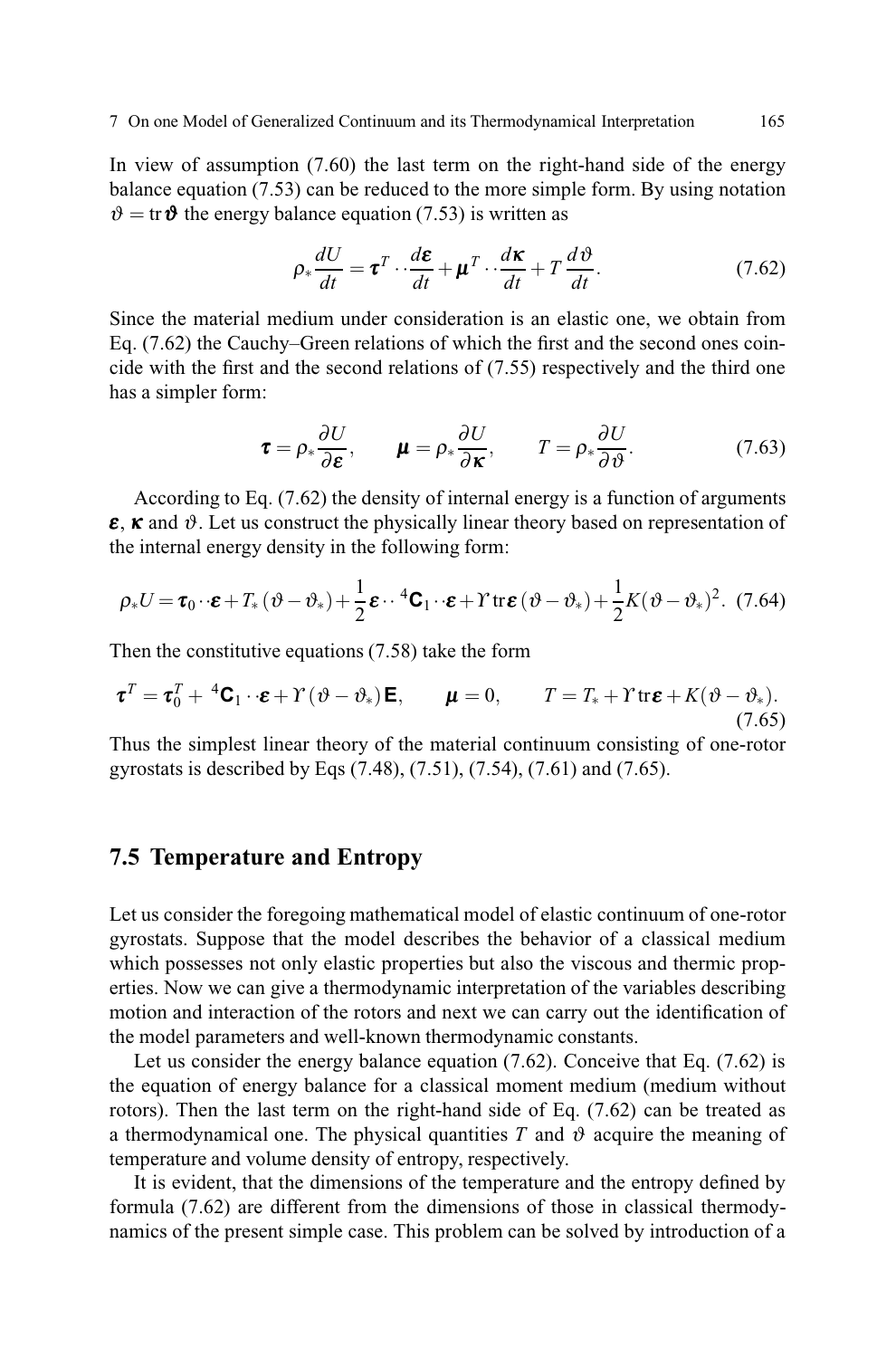normalization factor:

$$
T = aT_a, \qquad \qquad \vartheta = \frac{1}{a}\,\vartheta_a. \tag{7.66}
$$

Here *a* is the normalization factor;  $T_a$  is the absolute temperature measured by a thermometer;  $\vartheta_a$  is volume density of the absolute entropy. Let us introduce the similar relations for the remaining variables:

$$
\boldsymbol{\theta} = \frac{1}{a} \boldsymbol{\theta}_a, \qquad \boldsymbol{\omega} = \frac{1}{a} \boldsymbol{\omega}_a, \qquad \mathbf{L}_h = a \mathbf{L}_h^a, \qquad \mathbf{L}_f = a \mathbf{L}_f^a. \tag{7.67}
$$

Now rewriting all equations for new variables and using new parameters

$$
B_a = \frac{B}{a}
$$
,  $J_a = \frac{J}{a^2}$ ,  $Y_a = \frac{Y}{a}$ ,  $K_a = \frac{K}{a^2}$ , (7.68)

we can eliminate the normalization factor *a* from these equations at least in the linear formulation of the problem and in some particular cases of physical nonlinearity.

#### **7.6 Linear Theory of Thermoelasticity**

Classical theory of thermoelasticity is a momentless one. Therefore considering the problem of thermoelasticity in the context of proposed model we assume only the force interaction between carrier bodies of the gyrostats and only the force action of external factors upon them:

$$
\mu = 0, \qquad m = 0. \tag{7.69}
$$

In the static problems from the second equation of (7.51) under the assumption (7.69) it follows that  $\tau_{\times} = 0$ . In the dynamic problems the stress tensor can be nonsymmetric in spite of assumption (7.69). In this case it is necessary to take into account the dependence of the strain tensor  $\varepsilon$  on the angle of rotation of carrier bodies  $\varphi$ . Thus, assumption (7.69) does not imply the transition to the momentless theory of elasticity for carrier bodies. In addition let us assume that  $I_*^{(0)} = 0$ . In this case tensor  $\tau$  will be symmetrically both in the static and dynamic problems and all equations concerned with rotational motions of the carrier bodies of gyrostats can be excluded.

Applying the linear theory it is admissible in certain range of temperatures and entropy densities to change some reference values  $T_a^*$  and  $\vartheta_a^*$ . Let us introduce deviations of the temperature and the density of entropy from their reference values:

$$
T_a = T_a^* + \tilde{T}_a, \qquad \qquad \vartheta_a = \vartheta_a^* + \tilde{\vartheta}_a. \tag{7.70}
$$

Resume of the basic equations of linear theory of the elastic medium consisting of the one-rotor gyrostats includes the dynamic equations (7.51), (7.61) which under notations  $(7.66) - (7.70)$  take the form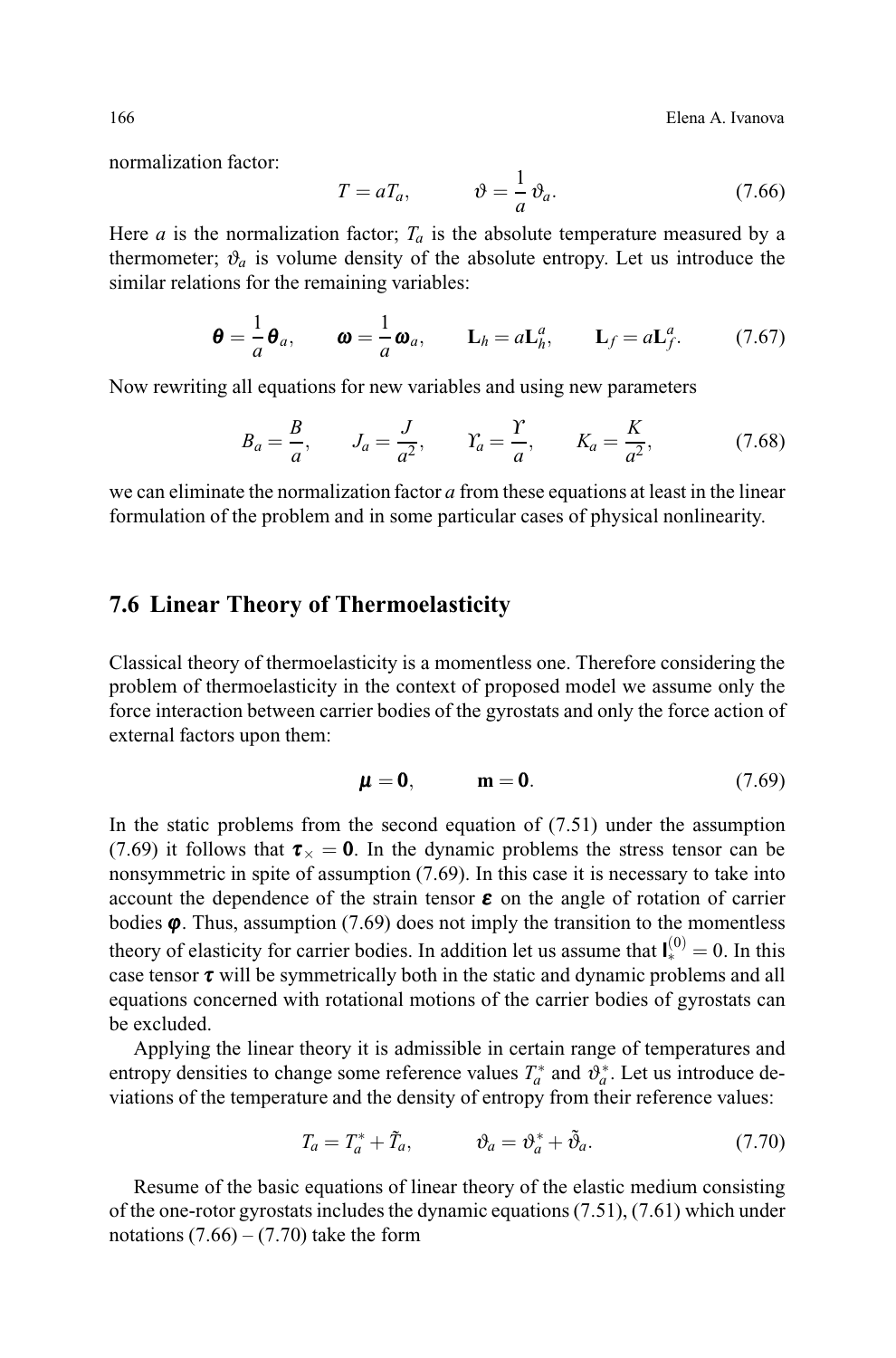$$
\nabla \cdot \boldsymbol{\tau} + \rho_* \mathbf{f} = \rho_* \frac{d}{dt} (\mathbf{v} + B_a \boldsymbol{\omega}_a),
$$
  

$$
\nabla \tilde{T}_a - \rho_* \beta (B_a \mathbf{v} + J_a \boldsymbol{\omega}_a) + \rho_* \mathbf{L}_h^a = \rho_* \frac{d}{dt} (B_a \mathbf{v} + J_a \boldsymbol{\omega}_a),
$$
 (7.71)

the mass balance equation (7.49), the kinematical and geometrical relations (7.48) and (7.54) which under notations (7.66) and (7.67) and condition of symmetry of the stress tensor are reduced to

$$
\rho = \rho_*(1 - \varepsilon), \qquad \mathbf{v} = \frac{d\mathbf{u}}{dt}, \qquad \mathbf{\omega}_a = \frac{d\mathbf{\theta}_a}{dt},
$$
  

$$
\boldsymbol{\varepsilon} = \frac{1}{2} (\nabla \mathbf{u} + \nabla \mathbf{u}^T), \qquad \varepsilon = \text{tr}\,\boldsymbol{\varepsilon}, \qquad \vartheta_a = \text{tr}\,\boldsymbol{\vartheta}_a = \nabla \cdot \boldsymbol{\theta}_a,
$$
 (7.72)

and the constitutive equations (7.65) which under notations (7.66) – (7.70) and the condition of symmetry of the stress tensor are written as

$$
\boldsymbol{\tau} = \left(K_{\text{ad}} - \frac{2}{3}G\right)\varepsilon \mathbf{E} + G\boldsymbol{\varepsilon} + Y_a \, \tilde{\vartheta}_a \, \mathbf{E}, \qquad \tilde{T}_a = Y_a \, \varepsilon + K_a \, \tilde{\vartheta}_a,\tag{7.73}
$$

where  $K_{ad}$  is the adiabatic modulus of compression (the adiabatic bulk modulus),  $G$ is the shear modulus.

Let us suppose that  $B_a = 0$  and other parameters take the values

$$
\beta J_a = \frac{T_a^*}{\rho_* \lambda}, \qquad K_a = \frac{T_a^*}{\rho_* c_v}, \qquad \gamma_a = -\frac{\alpha K_{\rm is} T_a^*}{\rho_* c_v}, \qquad (7.74)
$$

where  $c_v$  is the specific heat at constant volume,  $\lambda$  is the heat-conduction coefficient,  $K_{\text{is}}$  is the isothermal modulus of compression (the isothermal bulk modulus),  $\alpha$  is the volume coefficient of thermal expansion,

$$
K_{\rm ad} = K_{\rm is} \frac{c_p}{c_v}, \qquad c_p - c_v = \frac{\alpha^2 K_{\rm is} T_a^*}{\rho_*} \qquad \Rightarrow \qquad K_{\rm ad} = K_{\rm is} + \frac{\alpha^2 K_{\rm is}^2 T_a^*}{\rho_* c_v}, \tag{7.75}
$$

where  $c_p$  is the specific heat at constant pressure. In this case we can transform the system of equation  $(7.71) - (7.73)$  to the following form:

$$
\nabla \cdot \boldsymbol{\tau} + \rho_* \mathbf{f} = \rho_* \frac{d^2 \mathbf{u}}{dt^2}, \qquad \boldsymbol{\tau} = \left(K_{\rm is} - \frac{2}{3} G\right) \varepsilon \mathbf{E} + 2G \boldsymbol{\varepsilon} - \alpha K_{\rm is} \tilde{T}_a \mathbf{E},
$$
  

$$
\Delta \tilde{T}_a - \frac{\rho_* c_v}{\lambda} \left(\frac{d\tilde{T}_a}{dt} + \frac{1}{\beta} \frac{d^2 \tilde{T}_a}{dt^2}\right) = \frac{\alpha K_{\rm is} T_a^*}{\lambda} \left(\frac{d\varepsilon}{dt} + \frac{1}{\beta} \frac{d^2 \varepsilon}{dt^2}\right) - \rho_* \nabla \cdot \mathbf{L}_h^a,
$$
(7.76)

Thus, the mathematical description of the proposed mechanical model includes as a special case the formulation of the coupled problem of thermoelasticity with the hyperbolic type heat conduction equation.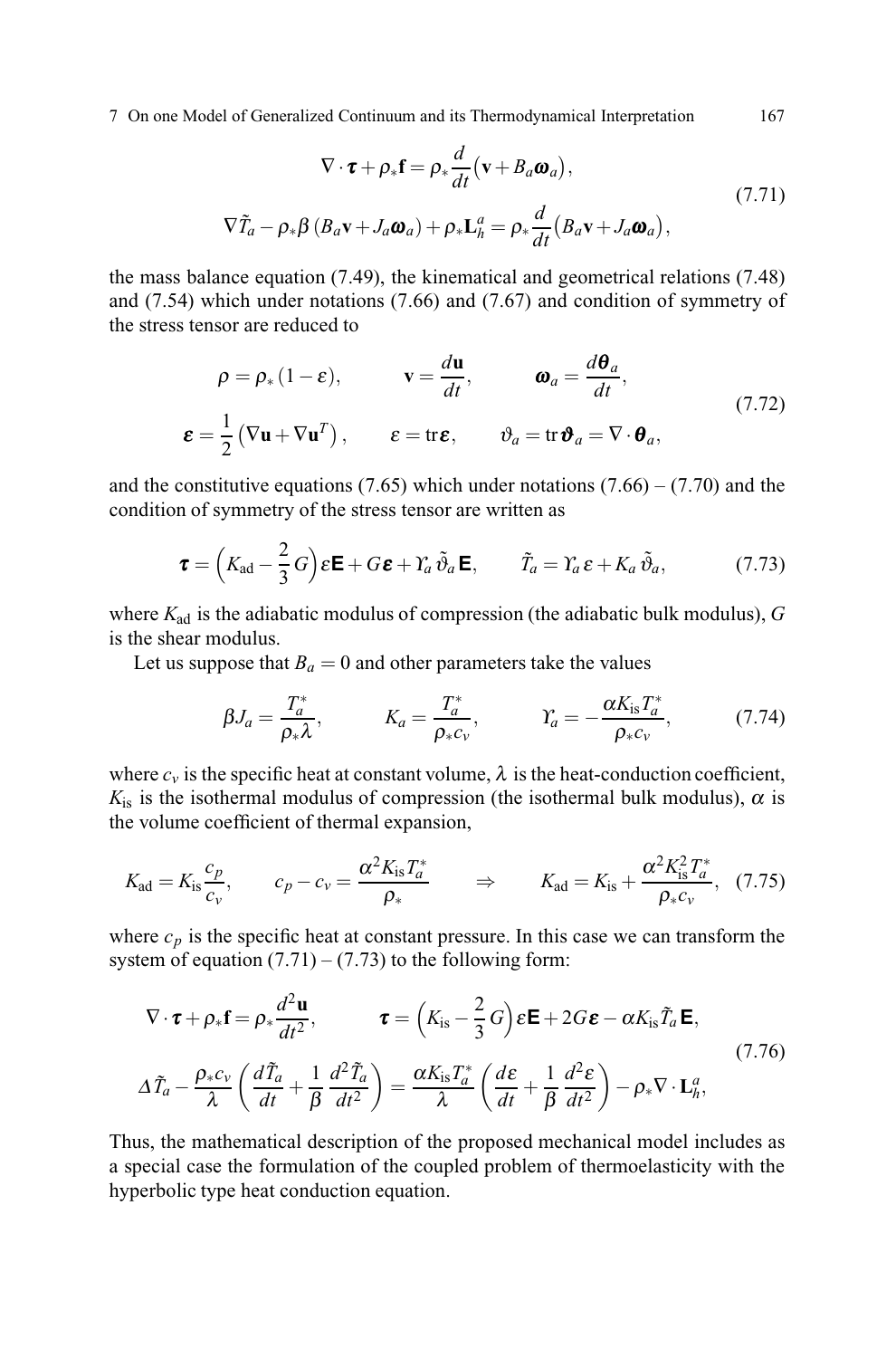#### **7.7 Model of Internal Damping**

There exist different macroscopic and microscopic models of internal damping. At present, however, viscoelasticity is not a well-developed science for the treatment of thermodynamical and dissipative phenomena. The point of view that internal damping is concerned with thermal effects is widespread. The distribution of phonons is in a local thermodynamical equilibrium, i. e. the temperature changes adiabatically, when acoustic wave propagates. Consequently, regions separated by the half-wavelength distance from one another have different temperatures and the irreversible heat flow between these regions arises as a result of the heat conduction phenomena. This process causes transfer of the energy of mechanical vibrations into heat energy. Now we do not call in question the idea about interplay of the internal damping and thermal effects. We emphasize that the analysis of the experimental values of the volume (acoustic) viscosity of various substances shows that the volume viscosity is an independent substance characteristic which is not related to the heat-conduction coefficient and other thermodynamical parameters. This means that we should not consider the nature of the acoustic viscosity to be directly connected with heat conduction mechanisms. Let us emphasize that by discussing the internal damping we mean only the volume (acoustic) viscosity. In our opinion the shear viscosity has an absolutely different nature and it is not discussed here.

Let us consider the energy dissipation caused by heat conduction phenomena. It is well-known that this energy dissipation takes place only in the case when the process is not isothermal and not adiabatic. Now let us consider the energy dissipation caused by the viscosity. This energy dissipation always takes place processes included adiabatic processes. Proceeding from this fact we assume that dissipation is caused only by viscosity and the process is adiabatically, i.e. the volume density of entropy is constant:

$$
\vartheta_a = \vartheta_a^* = \text{const} \qquad \Rightarrow \qquad \tilde{\vartheta}_a = 0 \qquad \Rightarrow \qquad \tilde{T}_a = \Upsilon_a \,\varepsilon. \tag{7.77}
$$

By comparison of the equations describing the dynamics of one-rotor gyrostat continuum with the classical equations of thermoelasticity we assumed that  $B_a = 0$ . Now we reject this restriction. We suppose that the terms containing parameter  $B_a$ are concerned with the internal damping mechanism. In order to argue in favor of this hypothesis we consider the heat conduction equation

$$
\Delta \tilde{T}_a - \frac{\rho_* \beta J_a}{K_a} \frac{d\tilde{T}_a}{dt} - \frac{\rho_{*} J_a}{K_a} \frac{d^2 \tilde{T}_a}{dt^2} \n= \beta \rho_* \left( B_a - \frac{\Gamma_a J_a}{K_a} \right) \frac{d\epsilon}{dt} + \rho_* \left( B_a - \frac{\Gamma_a J_a}{K_a} \right) \frac{d^2 \epsilon}{dt^2} - \rho_* \nabla \cdot \mathbf{L}_h^a.
$$
\n(7.78)

Let us transform this equation by using the adiabatic condition (7.77). As a result we obtain

$$
\gamma_a \Delta \varepsilon - \rho_* \beta B_a \frac{d\varepsilon}{dt} - \rho_* B_a \frac{d^2 \varepsilon}{dt^2} = -\rho_* \nabla \cdot \mathbf{L}_h^a. \tag{7.79}
$$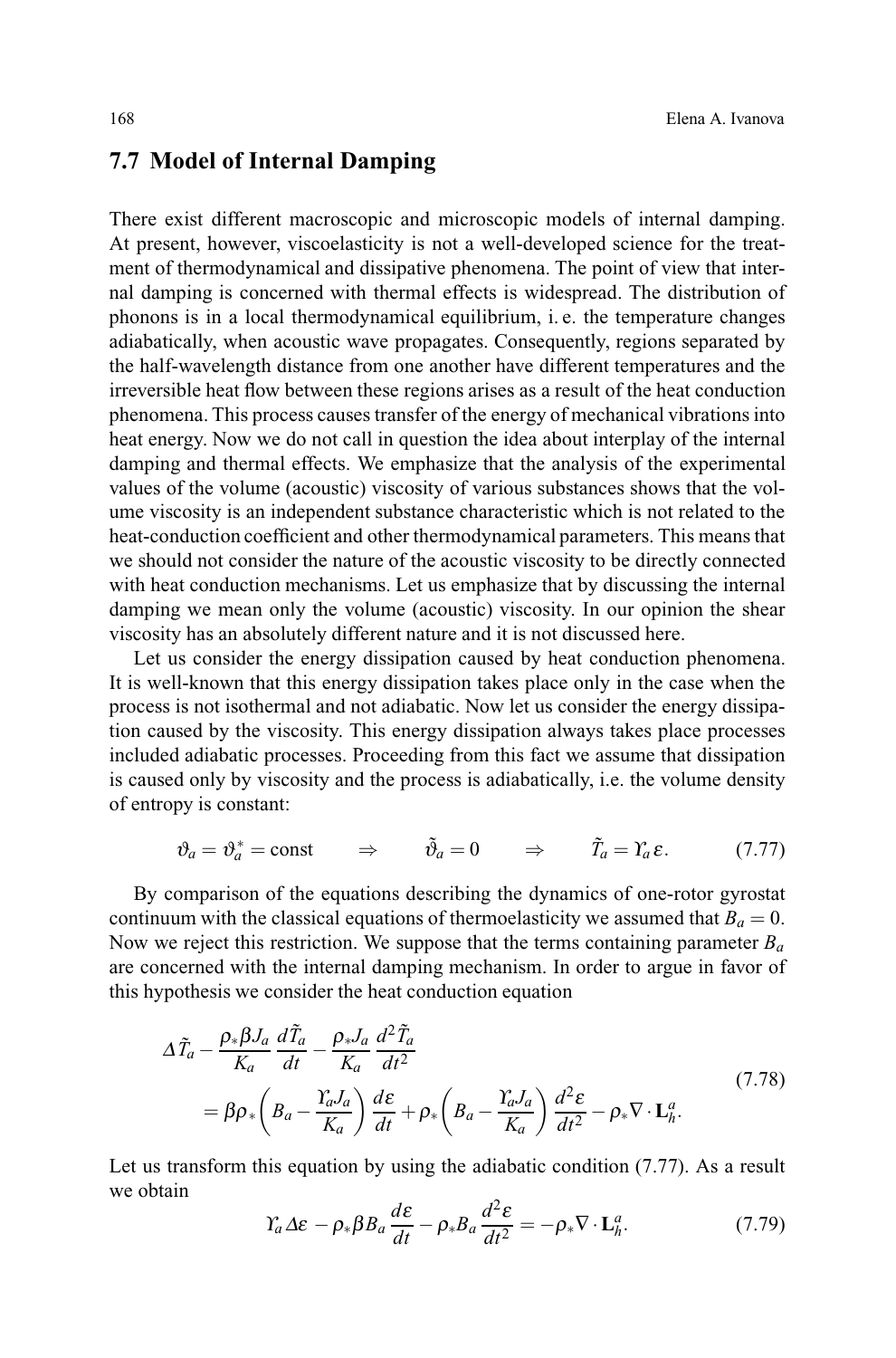It is easy to see that Eq. (7.79) contains a dissipative term. This dissipative term is in no way concerned with the heat conduction phenomena.

In order to clarify the physical meaning of the coefficients in Eq. (7.79) we stop the discussion of the proposed model and consider the motion of a viscous fluid in which the pressure obeys the Stokes law. The liquid state (in the case of no external mass forces) is described by the following equations:

$$
\nabla p = \rho_* \frac{d\mathbf{v}}{dt}, \qquad p = \eta_\nu \frac{d\varepsilon}{dt}, \qquad (7.80)
$$

where  $\eta_v$  is the volume (acoustic) viscosity. From Eqs. (7.80) we obtain the relation between the flow of matter  $\rho_*\mathbf{v}$  and the volume strain gradient

$$
\eta_{\nu} \nabla \varepsilon = \rho_* \mathbf{v}.\tag{7.81}
$$

By taking the divergence of both sides of Eqs. (7.81) we obtain the self-diffusion equation which can be generalized by adding the source term  $\rho_* \Psi$  to it:

$$
\eta_{\nu}\Delta\varepsilon - \rho_{*}\frac{d\varepsilon}{dt} = -\rho_{*}\Psi.
$$
\n(7.82)

Comparing Eq. (7.79) with the self-diffusion equation (7.82) we find these two equations to be equivalent with the only difference that the former contains the inertial term if

$$
\frac{\Upsilon_a}{\beta B_a} = \eta_v, \qquad \frac{1}{\beta B_a} \nabla \cdot \mathbf{L}_h^a = \Psi.
$$
 (7.83)

From the first equation of (7.83) by using the third equation of (7.74) we get

$$
\beta B_a = -\frac{\alpha K_{\text{is}} T_a^*}{\rho_* c_v \eta_v}.
$$
\n(7.84)

As evident from Eq. (7.84), parameter  $B_a$  is negative for finite values of the volume viscosity  $\eta_v$  and is equal to zero when  $\eta_v \to \infty$ .

In order to clarify the physical meaning of the obtained result we now consider the dissipative term in equation (7.71) for the rotor dynamics

$$
\rho_* \mathbf{L}_f^a = -\beta \rho_* (B_a \mathbf{v} + J_a \mathbf{\omega}_a). \tag{7.85}
$$

Upon substituting expressions for parameters  $(7.74)$ ,  $(7.84)$  into Eq.  $(7.85)$  we get

$$
\rho_* \mathbf{L}_f^a = \frac{\alpha K_{\rm is} T_a^*}{c_v \eta_v} \mathbf{v} - \frac{T_a^*}{\lambda} \boldsymbol{\omega}_a.
$$
\n(7.86)

Let us calculate the power of the dissipative moment (7.86):

$$
\rho_* \mathbf{L}_f^a \cdot \mathbf{\omega}_a = \frac{\alpha K_{\rm is} T_a^*}{c_v \eta_v} \mathbf{v} \cdot \mathbf{\omega}_a - \frac{T_a^*}{\lambda} \mathbf{\omega}_a \cdot \mathbf{\omega}_a. \tag{7.87}
$$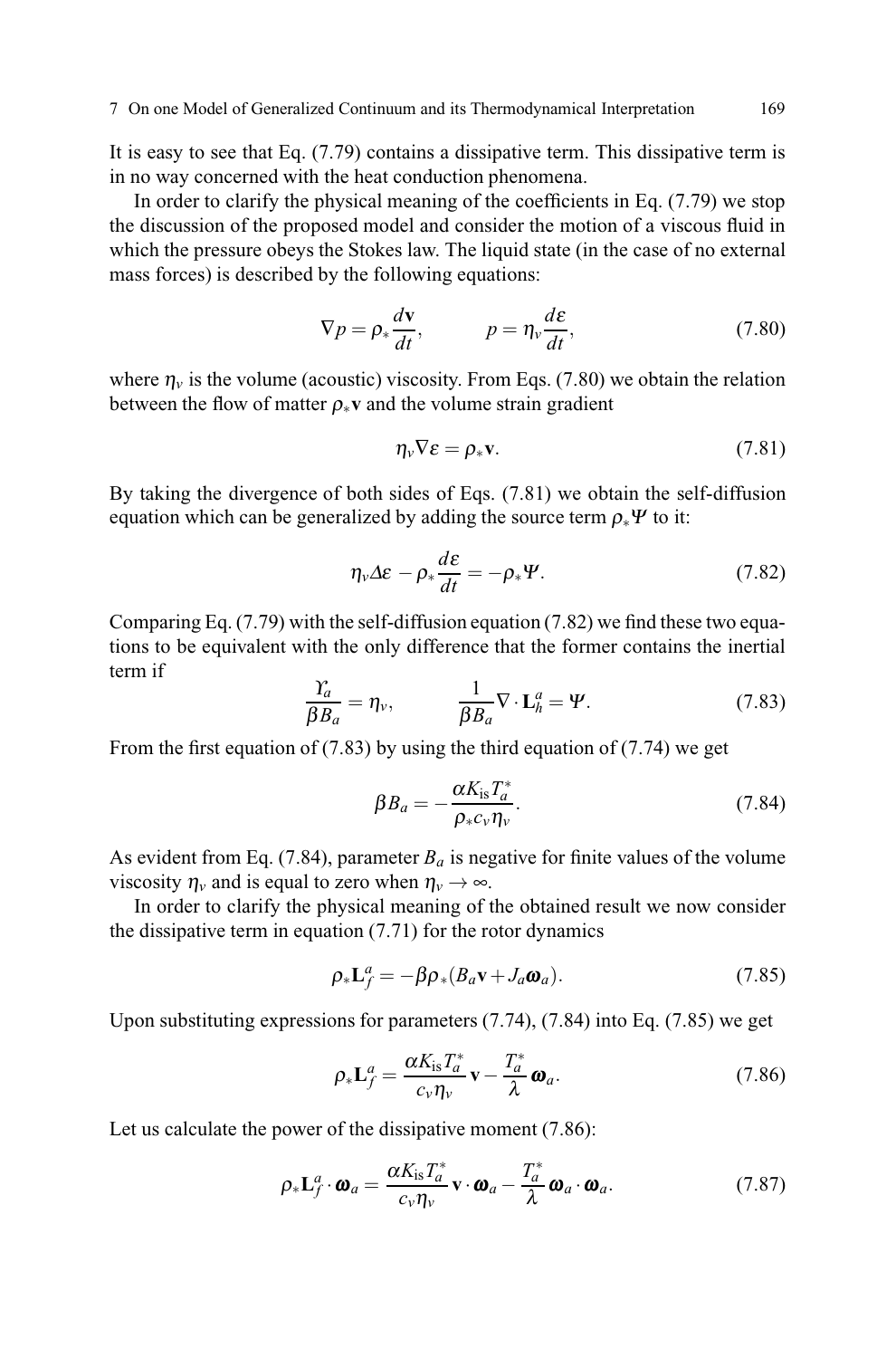The second term in expression (7.87) is a dissipative one. When the heat-conduction coefficient decreases the dissipation increases. The first term in expression (7.87) determines the process which under the certain conditions can become inverse to the dissipative one. In particular, in the isothermal case the inequality  $\mathbf{v} \cdot \mathbf{\omega}_a > 0$ is valid and, therefore, the first term in expression (7.87) determines the process of energy supply from the thermal ether. When the volume viscosity decreases the energy supply in the body from the thermal ether increases.

Let us transform Eq. (7.87) by separating the total squares in it:

$$
\rho_* \mathbf{L}_f^a \cdot \boldsymbol{\omega}_a = \frac{\lambda \alpha^2 K_{is}^2 T_a^*}{4 \eta_v^2 c_v^2} \mathbf{v} \cdot \mathbf{v} - \frac{T_a^*}{\lambda} \left( \boldsymbol{\omega}_a - \frac{\lambda \alpha K_{\rm is}}{2 \eta_v c_v} \mathbf{v} \right)^2.
$$
 (7.88)

It is easy to see that the second term in expression (7.88) determines the dissipative process and the first term characterizes the process of the energy supply from the thermal ether. The first term is inversely as the square of the viscosity. Therefore, when the volume viscosity decreases the supply of energy of the thermal ether into the body increases. The second term defining the dissipative process also depends on the volume viscosity. As a result the energy interchange between the body and the thermal ether depends on the volume viscosity in a complicated manner. Thus the volume viscosity characterizes the natural ability of a substance to absorb the energy of the thermal ether. Will this ability be realized? It depends on other properties of the substance and external circumstances. The volume viscosity of gases is very small and therefore gases possess a good ability to absorb the energy of the thermal ether. Therefore the gas particles are in a state of intense mgotion in spite of the energy dissipation caused by the heat conduction phenomena. The volume viscosity of fluids (even inviscid fluid) is much larger than the volume viscosity of gases. The volume viscosity of solids is as large as that it can be considered to approach infinity. In this case parameter  $B_a$  is negligible. Thus the problem of thermoelasticity is admissible for solids while for fluids and gases it is important to take into account the terms dependint on the volume viscosity.

#### **7.8 Interaction of Body-point and "Thermal Ether"**

In what follows we consider a model problem which solution allows us to substantiate the choice of the low of viscous damping (7.59).



**Fig. 7.4** Interaction of the body-point with the semi-infinite continuum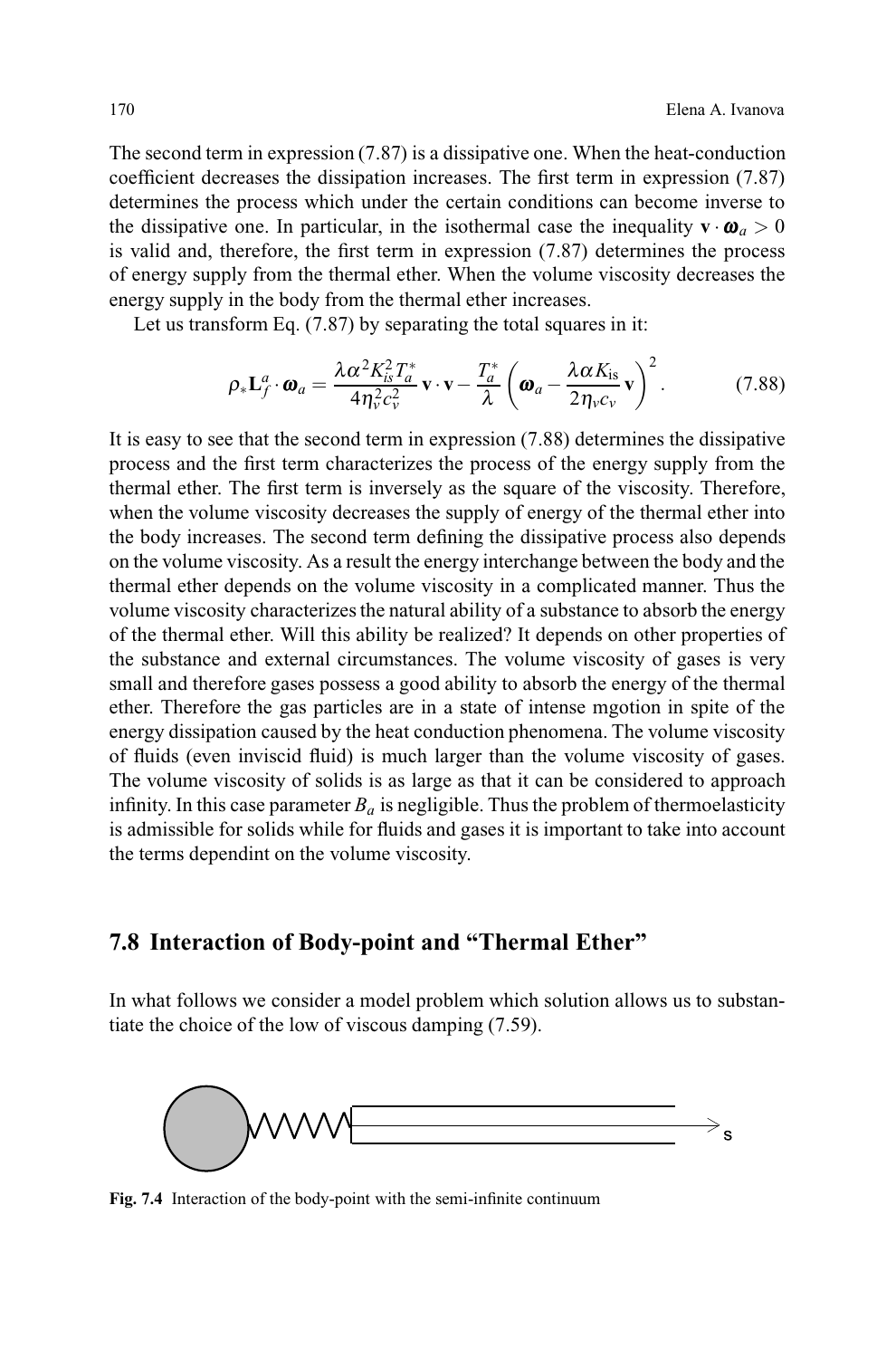Let us consider a semi-infinite inertial rod (see Fig. 7.4), consisting of the bodypoints which are similar to the rotors of the one-rotor gyrostats. The rod is connected with the analogous body-point by means of an inertialess spring working in torsion (rotation about the axis of the rod). The inertia of the rod is characterized by the moments of inertia  $\hat{B}$ ,  $\hat{J}$  and the linear density  $\sigma \tilde{\rho}$ , where  $\sigma$  is "the area of rod section" and  $\tilde{\rho}$  is the volume density of mass. The elastic properties of the rod are characterized by the torsional stiffness  $\sigma \tilde{k}$ , where the coefficient  $\sigma$  is introduced in order that stiffness  $\tilde{k}$  possesses the dimension in 3D problems. The inertia of the body-point is characterized by the mass *m* and the moments of inertia *B*, *J*. The torsional stiffness of the spring connecting the body-point with the rod is equal to  $\sigma k_*/r_0$ , where  $r_0$  is "the length" of the spring. The coefficients  $\sigma$  and  $r_0$  are introduced in order that stiffness  $k_*$  possesses the dimension like  $\tilde{k}$ . The motion of the system is described by the following quantities:  $u(s,t)$  is the longitudinal displacement of the rod,  $\theta(s,t)$  is the rotation angle of the rod particles,  $y(t)$  is the displacement of the body-point along the axis of the rod,  $\psi(t)$  is the angle of rotation of the body-point about the axis of the rod. We suppose that the particles of the rod interact only by the moment. The force interaction of the rod particles is assumed to be zero. At the initial instant of time the displacements and the rotation angles as well as the translational and angular velocities are equal to zero. The bodypoint possesses a non-zero initial angular velocity directed along the axis of the rod and a non-zero initial angle of rotation about the axis of the rod. It is evident that under such an initial condition the system will be in motion which are longitudinal– torsional oscillations.

The longitudinal–torsional oscillations of the rod are described by the linear equations:

$$
\frac{\partial T}{\partial s} = \sigma \tilde{\rho} \left( \hat{B} \ddot{u} + \hat{J} \ddot{\theta} \right), \qquad T = \sigma \tilde{k} \frac{\partial \theta}{\partial s}, \qquad \sigma \tilde{\rho} \left( \ddot{u} + \hat{B} \ddot{\theta} \right) = 0, \tag{7.89}
$$

where *s* is the space coordinate ( $0 \le s \le +\infty$ ). After simple transformation the system (7.89) can be reduced to the wave equation in of the unknown  $\theta$ :

$$
\frac{\partial^2 \theta}{\partial s^2} - \frac{1}{c^2} \ddot{\theta} = 0, \qquad c^2 = \frac{\tilde{k}}{\tilde{\rho} (\hat{J} - \hat{B}^2)}.
$$
(7.90)

The boundary conditions for the rod take the form:

$$
\sigma \tilde{k} \frac{\partial \theta}{\partial s}\bigg|_{s=0} = -\frac{\sigma k_*}{r_0} \big(\psi - \theta|_{s=0}\big). \tag{7.91}
$$

Now we formulate the equations of the body-point motion:

$$
m(B\ddot{y} + J\ddot{\psi}) = -\frac{\sigma k_*}{r_0}(\psi - \theta|_{s=0}), \qquad m(\ddot{y} + B\ddot{\psi}) = F. \tag{7.92}
$$

Here  $F$  is an external force. The initial conditions for the body-point have the form: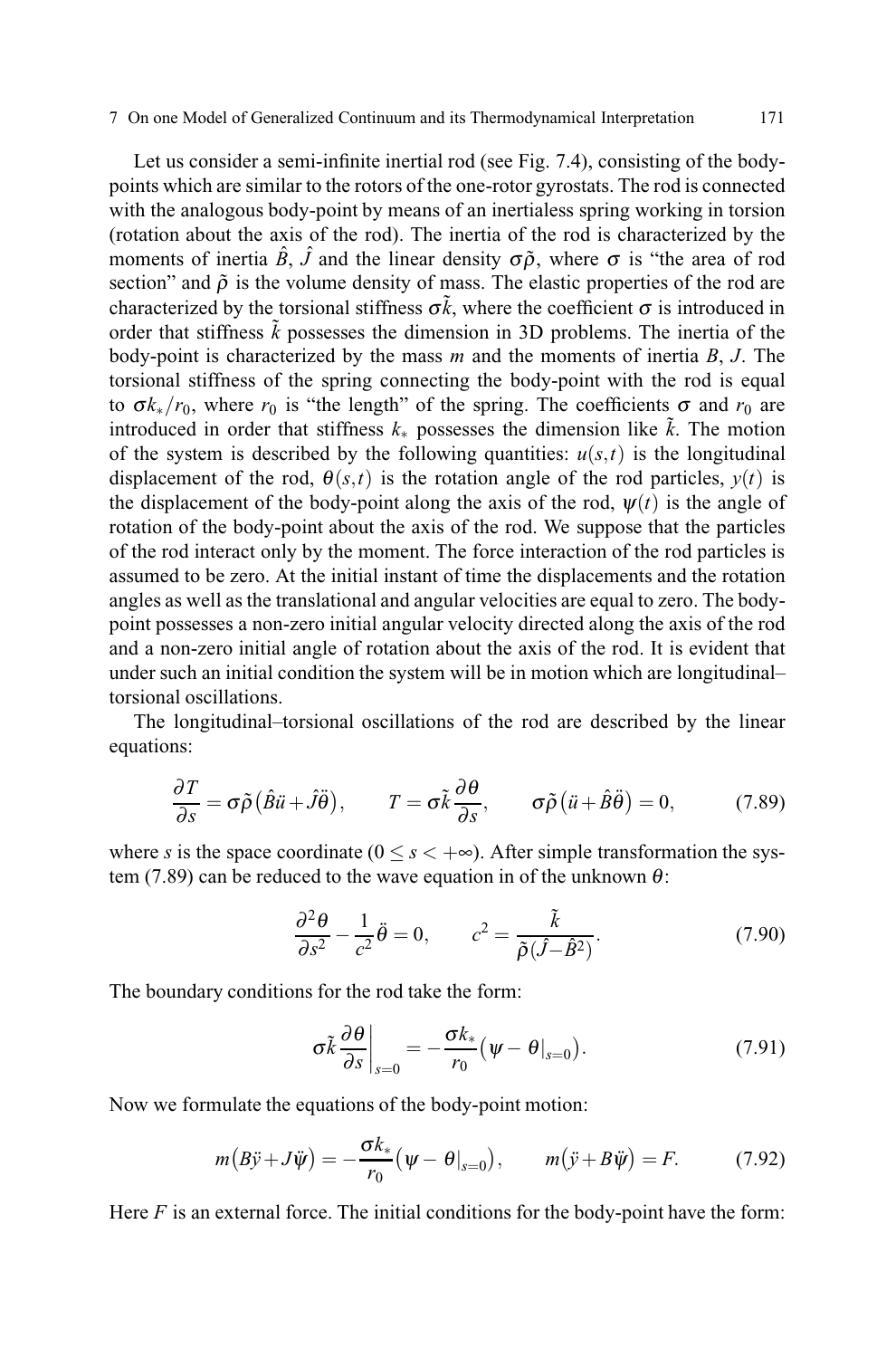$$
y(0) = y_0,
$$
  $\psi(0) = \psi_0,$   $\dot{y}(0) = v_0,$   $\dot{\psi}(0) = \omega_0.$  (7.93)

Let us represent the solution of the Eq. (7.90) in the form given by d'Alembert and Euler:

$$
\theta(s,t) = f(s-ct) + g(s+ct). \tag{7.94}
$$

Since the waves propagate to the right and there are no perturbations at infinity, we can assert that  $g(s+ct) = 0$ . In view of zero initial conditions for the rod we see that the function  $f(s-ct)$  is not equal to zero only on the negative semiaxis. Hence

$$
\theta(s,t) = \begin{cases} 0, & s > ct, \\ f(s-ct), & s < ct. \end{cases}
$$
\n(7.95)

Let us denote:

$$
\theta_*(t) = \theta(s,t)|_{s=0} = f(s-ct)|_{s=0}.
$$
\n(7.96)

Then  

$$
\dot{\theta}_*(t) = -cf'(s-ct)|_{s=0},
$$
\n(7.97)

where the derivation with respect to argument  $(s - ct)$  is denoted by the stroke. Hence

$$
\left. \frac{\partial \theta}{\partial s} \right|_{s=0} = f'(s - ct) \Big|_{s=0} = -\frac{1}{c} \dot{\theta}_*(t). \tag{7.98}
$$

Subject to (7.96), (7.98) the boundary condition for the rod (7.91) takes the form

$$
\frac{\sigma \tilde{k}}{c} \dot{\theta}_* = \frac{\sigma k_*}{r_0} (\psi - \theta_*), \qquad (7.99)
$$

and the equations of the body-point motion (7.92) can be rewritten as follows

$$
m(B\ddot{y} + J\ddot{\psi}) + \frac{\sigma k_*}{r_0}(\psi - \theta_*) = 0, \qquad m(\ddot{y} + B\ddot{\psi}) = F. \tag{7.100}
$$

Let us express the difference ( $\psi - \theta_*$ ) from Eq. (7.99) and put it in the first equation of (7.100). We obtain:

$$
B\ddot{y} + J\ddot{\psi} + \frac{\sigma \tilde{k}}{mc} \dot{\theta}_* = 0.
$$
 (7.101)

Now we integrate Eq. (7.101) taking into account the initial conditions. As a result we obtain:

$$
B\dot{y} + J\dot{\psi} + \frac{\sigma \tilde{k}}{mc} \theta_* = Bv_0 + J\omega_0.
$$
 (7.102)

Let us express  $\theta_*$  from Eq. (7.102) and substitute it in Eqs (7.100). We obtain the following system of equations:

$$
m(B\ddot{y} + J\ddot{\psi}) + m\beta(B\dot{y} + J\dot{\psi}) + \frac{\sigma k_*}{r_0} \psi = m\beta(Bv_0 + J\omega_0), \quad m(\ddot{y} + B\ddot{\psi}) = F,
$$
\n(7.103)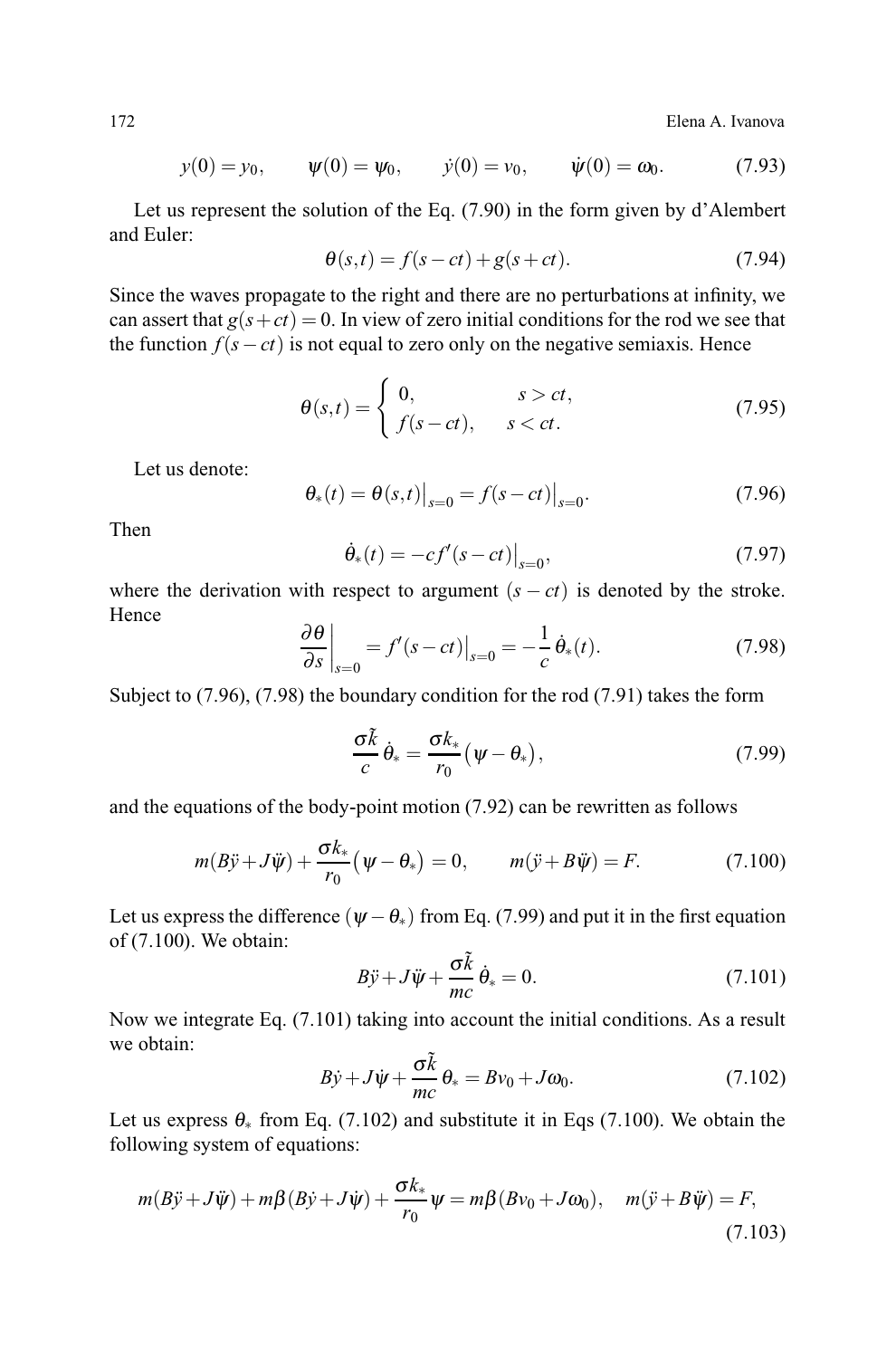where coefficient  $\beta$  is calculated by the formula:

$$
\beta = \frac{ck_*}{r_0 \tilde{k}} = \frac{k_*/r_0}{\sqrt{\tilde{k}\tilde{\rho}(\hat{J}-\hat{B}^2)}}.
$$
\n(7.104)

According to Eqs (7.103), the moment of viscous damping characterizing the radiation of energy in the surrounding medium is proportional to the angular momentum of the body-point, i. e. it depends on both the angular velocity and the translational velocity. If  $B = 0$  then the dependence on the translational velocity vanishes. In this case the problem under consideration becomes similar to the problem of the motion of an ordinary oscillator on the elastic waveguide. Analysis of formula (7.104) for the coefficient of damping β allows us to conclude that increasing the torsional stiffness of the spring connecting the body-point and the rod causes increasing of the radiation in the surrounding medium.

## **7.9 Conclusion**

A model of a two-component continuum is suggested which takes into account thermomechanical processes. The mathematical description of this model is developed in the framework of physically and geometrically linear theory. In future we intend to carry out further development of the theory in two directions. The first one is concerned with consideration of nonlinear effects in the context of the same mechanical model. This is necessary for describing the behavior of substances in the states near the phase changes and heat-conduction processes under the circumstances of quickly varying and superhigh temperatures. The second direction deals with a modification of the mechanical model by taking into account the additional degrees of freedom for introducing the chemical potential and a number of additional physical characteristics of the medium. This is necessary to describe the phase changes and chemical reactions and also to take into account the interaction of the substance with the electromagnetic field and to describe thermoelectric and thermomagnetic effects.

#### **Acknowledgements**

The work was supported by the grant of RFBR N 09-01-00623-a and Sandia National Laboratories under the U.S. DOE/NNSA Advanced Simulation and Computing Program.